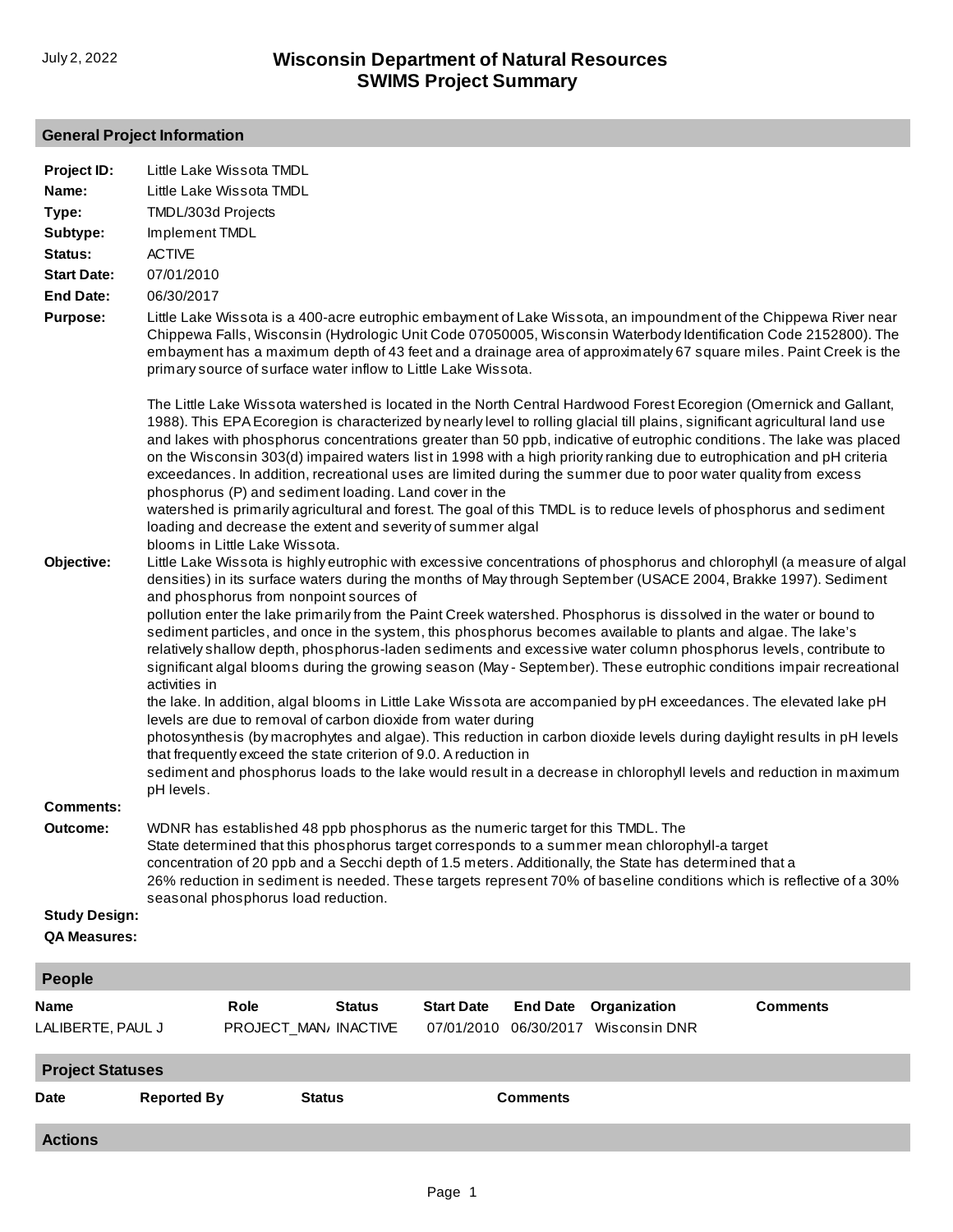| <b>Action</b>                                    |                               | <b>Detailed Description</b>                                                                                                                                                                                                                                                                                                                                                                                                                                                                                                                                                                                                                                                                                                                                                                                                                                                                                                                                                                                                                                                                                                                                                                                                                                                                                                                                                                                        | <b>Start</b> | <b>End Date</b>          | <b>Status</b>                      |
|--------------------------------------------------|-------------------------------|--------------------------------------------------------------------------------------------------------------------------------------------------------------------------------------------------------------------------------------------------------------------------------------------------------------------------------------------------------------------------------------------------------------------------------------------------------------------------------------------------------------------------------------------------------------------------------------------------------------------------------------------------------------------------------------------------------------------------------------------------------------------------------------------------------------------------------------------------------------------------------------------------------------------------------------------------------------------------------------------------------------------------------------------------------------------------------------------------------------------------------------------------------------------------------------------------------------------------------------------------------------------------------------------------------------------------------------------------------------------------------------------------------------------|--------------|--------------------------|------------------------------------|
| <b>TMDL</b> Implementation                       |                               | Little Lake Wissota is a 400-acre eutrophic 02/01/2007<br>embayment of Lake Wissota, an<br>impoundment of the Chippewa River near<br>Chippewa Falls, Wisconsin (Hydrologic<br>Unit Code 07050005, Wisconsin<br>Waterbody Identification Code 2152800).<br>The embayment has a maximum depth of<br>43 feet and a drainage area of<br>approximately 67 square miles. Paint<br>Creek is the primary source of surface<br>water inflow to Little Lake Wissota. The<br>Little Lake Wissota watershed is located in<br>the North Central Hardwood Forest<br>Ecoregion (Omernick and Gallant, 1988).<br>This EPA Ecoregion is characterized by<br>nearly level to rolling glacial till plains,<br>significant agricultural land use and lakes<br>with phosphorus concentrations greater<br>than 50 ppb, indicative of eutrophic<br>conditions. The lake was placed on the<br>Wisconsin 303(d) impaired waters list in<br>1998 with a high priority ranking due to<br>eutrophication and pH criteria<br>exceedances. In addition, recreational<br>uses are limited during the summer due to<br>poor water quality from excess<br>phosphorus (P) and sediment loading.<br>Land cover in the watershed is primarily<br>agricultural and forest. The goal of this<br>TMDL is to reduce levels of phosphorus<br>and sediment loading and decrease the<br>extent and severity of summer algal<br>blooms in Little Lake Wissota. |              | 02/27/2015               | IN_PROGRESS                        |
| Details:                                         | <b>Parameter</b>              | <b>Value/Amount</b><br>Units                                                                                                                                                                                                                                                                                                                                                                                                                                                                                                                                                                                                                                                                                                                                                                                                                                                                                                                                                                                                                                                                                                                                                                                                                                                                                                                                                                                       |              | <b>Comments</b>          |                                    |
|                                                  | <b>Total Phosphorus</b>       |                                                                                                                                                                                                                                                                                                                                                                                                                                                                                                                                                                                                                                                                                                                                                                                                                                                                                                                                                                                                                                                                                                                                                                                                                                                                                                                                                                                                                    |              |                          |                                    |
|                                                  | <b>Total Suspended Solids</b> |                                                                                                                                                                                                                                                                                                                                                                                                                                                                                                                                                                                                                                                                                                                                                                                                                                                                                                                                                                                                                                                                                                                                                                                                                                                                                                                                                                                                                    |              |                          |                                    |
| <b>TMDL Development</b><br>TMDL (USEPA) Approved |                               | TMDL Development for Little Lake Wissota 04/13/2010<br>addressing phosphorus and sediment.<br>Little Lake Wissota is highly eutrophic with<br>excessive concentrations of phosphorus<br>and chlorophyll (a measure of algal<br>densities) in its surface waters during the<br>months of May through September<br>(USACE 2004, Brakke 1997). Sediment<br>and phosphorus from nonpoint sources of<br>pollution enter the lake primarily from the<br>Paint Creek watershed.<br>EPA has determined that Wisconsin's<br>TMDLs for phosphorus and sediment<br>meet the requirements of Section 303(d) of                                                                                                                                                                                                                                                                                                                                                                                                                                                                                                                                                                                                                                                                                                                                                                                                                 | 04/13/2010   | 04/13/2010<br>04/13/2010 | <b>COMPLETE</b><br><b>COMPLETE</b> |
|                                                  |                               | the Clean Water Act and EPA's<br>implementing regulations set forth at 40<br>CFR Part 130. EPA approves one TMDL for<br>phosphorus and one TMDL for sediment<br>addressing two impairments in Little Lake<br>Wissota.                                                                                                                                                                                                                                                                                                                                                                                                                                                                                                                                                                                                                                                                                                                                                                                                                                                                                                                                                                                                                                                                                                                                                                                              |              |                          |                                    |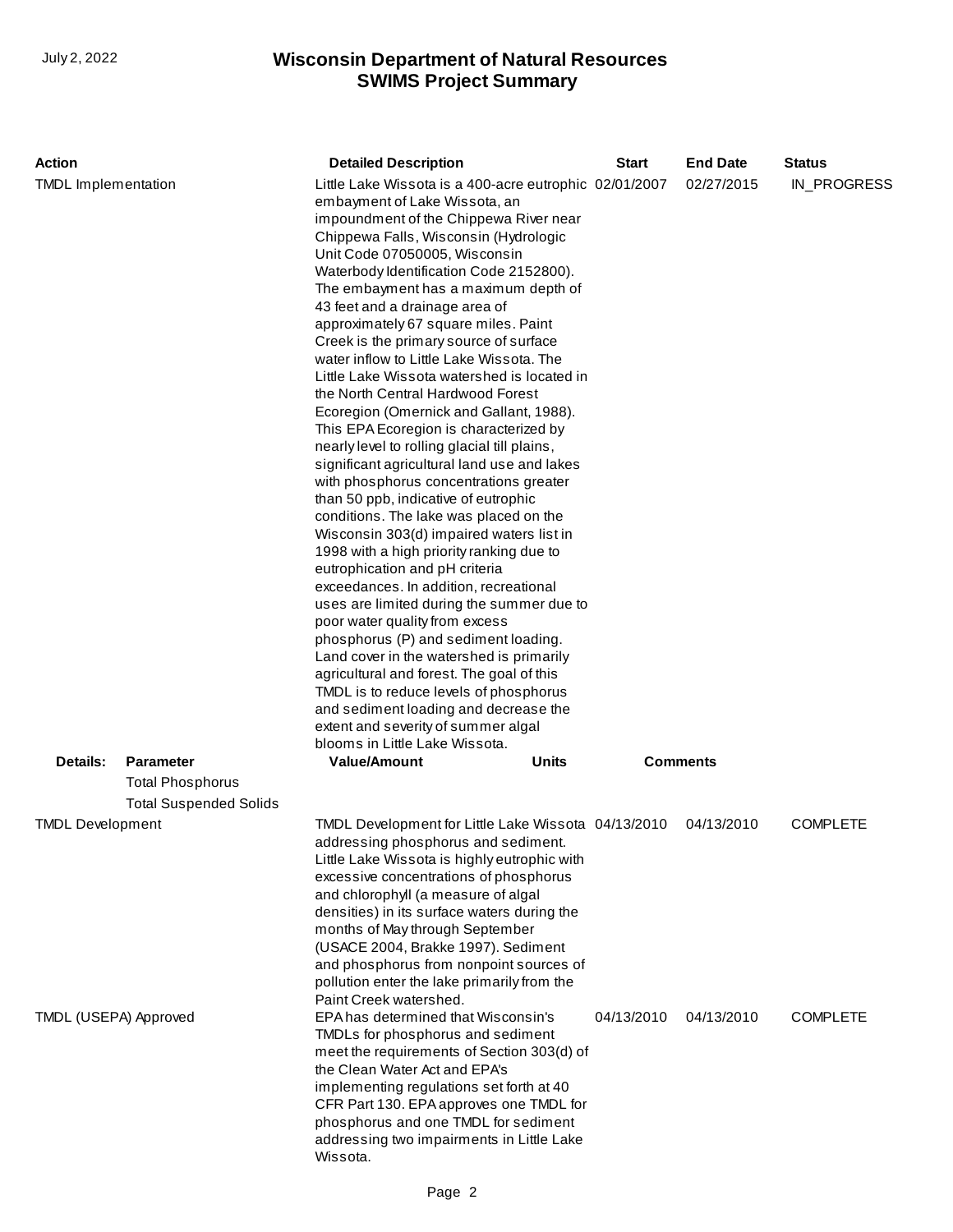| <b>Action</b>              | <b>Detailed Description</b>                                                                                                                                                                                                                                                                                                                     | <b>Start</b> | <b>End Date</b> | <b>Status</b> |
|----------------------------|-------------------------------------------------------------------------------------------------------------------------------------------------------------------------------------------------------------------------------------------------------------------------------------------------------------------------------------------------|--------------|-----------------|---------------|
| <b>TMDL</b> Implementation | EPA has determined that Wisconsin's<br>TMDLs for phosphorus and sediment<br>meet the requirements of Section 303(d) of<br>the Clean Water Act and EPA's<br>implementing regulations set forth at 40<br>CFR Part 130. EPA approves one TMDL for<br>phosphorus and one TMDL for sediment<br>addressing two impairments in Little Lake<br>Wissota. | 03/03/2011   | 12/31/2099      | IN PROGRESS   |
|                            | Implementation Plan is needed.                                                                                                                                                                                                                                                                                                                  |              |                 |               |

#### **Monitoring Stations**

1852700 1852800 1852900 1 1 1 Hartnan Lake Harwood Lakes [Hardwood Lake No.2](http://prodoasint.dnr.wi.gov/wadrs/viewUnit.do?id=18654)

| <b>Station ID</b>       | Name           |                      | <b>Comments</b>      |  |  |  |
|-------------------------|----------------|----------------------|----------------------|--|--|--|
| <b>Assessment Units</b> |                |                      |                      |  |  |  |
| <b>WBIC</b>             | <b>Segment</b> | <b>Local Name</b>    | <b>Official Name</b> |  |  |  |
| 151600                  |                | Unnamed Lake         | Unnamed              |  |  |  |
| 1831600                 |                | Ace-In-The-Hole Lake | Ace-In-The-Hole Lake |  |  |  |
| 1832700                 |                | <b>Bass Lake</b>     | <b>Bass Lake</b>     |  |  |  |
| 1833500                 |                | <b>Bass Lakes</b>    | <b>Bass Lakes</b>    |  |  |  |
| 1833600                 |                | <b>Bass Lakes</b>    | <b>Bass Lakes</b>    |  |  |  |
| 1834400                 |                | Beaver Lake          | Beaver Lake          |  |  |  |
| 1834700                 |                | <b>Beaver Lake</b>   | Beaver Lake          |  |  |  |
| 1835400                 |                | <b>Big Twin Lake</b> | <b>Big Twin Lake</b> |  |  |  |
| 1836300                 |                | Bog Lake             | Bog Lake             |  |  |  |
| 1836600                 |                | Boot Lake            | Boot Lake            |  |  |  |
| 1838200                 |                | <b>Burnt Lake</b>    | Burnt Wagon Lake     |  |  |  |
| 1838400                 |                | Cadotte Lake         | Cadotte Lake         |  |  |  |
| 1838900                 |                | Camp Lake            | Camp Lake            |  |  |  |
| 1839900                 |                | <b>Cather Lake</b>   | <b>Cather Lake</b>   |  |  |  |
| 1840500                 |                | <b>Chick Lake</b>    | <b>Chick Lake</b>    |  |  |  |
| 1840600                 |                | <b>Chick Lake</b>    | <b>Chick Lake</b>    |  |  |  |
| 1841000                 |                | Cindy Lake           | Cindy Lake           |  |  |  |
| 1841100                 |                | Clear Lake           | Clear Lake           |  |  |  |
| 1841200                 |                | Clear Lake           | Clear Lake           |  |  |  |
| 1843000                 |                | Dam Lake             | Dam Lake             |  |  |  |
| 1845300                 |                | Dog Island Lake      | Dog Island Lake      |  |  |  |
| 1845700                 |                | Dorothy Lake         | Dorothy Lake         |  |  |  |
| 1846100                 |                | Dumke Lake           | Dumke Lake           |  |  |  |
| 1846400                 |                | Triple Lake, East    | <b>Triple Lakes</b>  |  |  |  |
| 1846500                 |                | Weeks Lake, East     | Weeks Lake, East     |  |  |  |
| 1846600                 |                | Eagle Lake           | Eagle Lake           |  |  |  |
| 1847600                 | 1              | Evans Lake           | Evans Lake           |  |  |  |
| 1849200                 |                | <b>Fishpole Lake</b> | <b>Fishpole Lake</b> |  |  |  |
| 1849800                 | 1              | Fur Farm Lake        | Fur Farm Lake        |  |  |  |

[Hartnan Lake](http://prodoasint.dnr.wi.gov/wadrs/viewUnit.do?id=25598) [Harwood Lakes](http://prodoasint.dnr.wi.gov/wadrs/viewUnit.do?id=426779) Harwood Lakes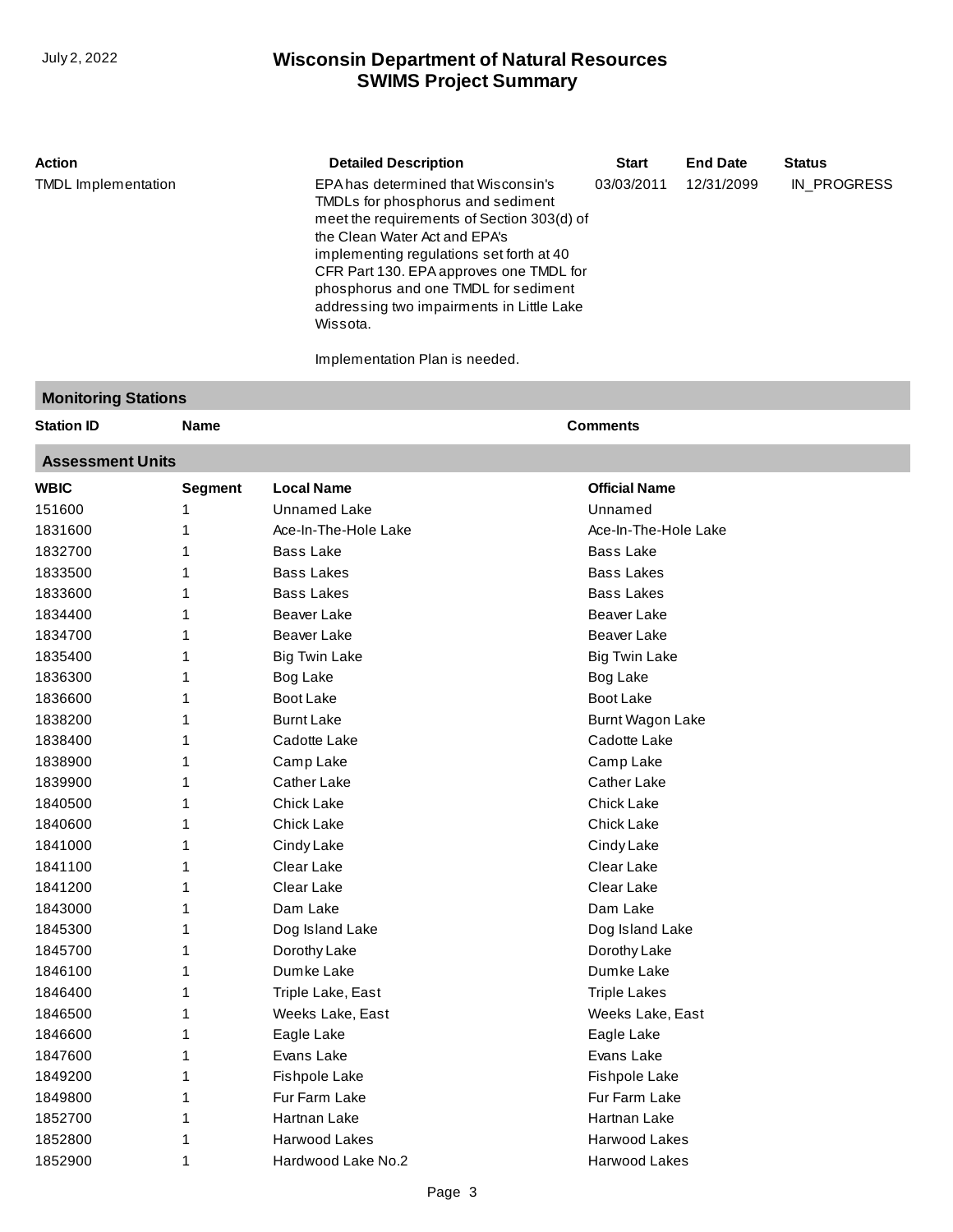| WBIC    | <b>Segment</b> | <b>Local Name</b>            | <b>Official Name</b>         |
|---------|----------------|------------------------------|------------------------------|
| 1853100 | 1              | Harwood Lakes                | Harwood Lakes                |
| 1853300 | 1              | Hay Lake                     | Hay Lake                     |
| 1853400 | 1              | <b>Hemlock Lake</b>          | Hemlock Lake                 |
| 1853600 | 1              | Himple Lake                  | Himple Lake                  |
| 1853700 | 1              | Hodge Lake (Lake Harriet)    | Hodge Lake                   |
| 1854200 | 1              | Horseshoe Lake               | Horseshoe Lake               |
| 1854300 | 1              | Horseshoe Lake               | Horseshoe Lake               |
| 1854400 | 1              | Horseshoe Lake               | Horseshoe Lake               |
| 1855100 | 1              | Howe Lake                    | Howe Lake                    |
| 1855700 | 1              | Jacks Lake                   | Jacks Lake                   |
| 1856300 | 1              | Jeanstow Lake                | Jeanstow Lake                |
| 1857800 | 1              | <b>Kettle Lake</b>           | Kettle Lake                  |
| 1858300 | 1              | Knickerbocker Lake           | Knickerbocker Lake           |
| 1860100 | 1              | Leo Joerg Lake               | Leo Joerg Lake               |
| 1860500 | 1              | Little Bass Lake             | Little Bass Lake             |
| 1860800 | 1              | Little Beaver Lake           | Little Beaver Lake           |
| 1862600 | 1              | Little Twin Lake             | Little Twin Lake             |
| 1862700 | 1              | Logger Lake                  | Logger Lake                  |
| 1862800 | 1              | Long Lake                    | Long Lake                    |
| 1863000 | 1              | Loon Lake                    | Loon Lake                    |
| 1863300 | 1              | Lost Lake                    | Lost Lake                    |
| 1865600 | 1              | Mcdonald Lake                | McDonald Lake                |
| 1865900 | 1              | Metcalf Lake                 | Metcalf Lake                 |
| 1867500 | 1              | Moon Lake                    | Moon Lake                    |
| 1867800 | 1              | Mud Lake                     | Mud Lake                     |
| 1869000 | 1              | Calkins Lake, North          | <b>Calkins North Lake</b>    |
| 1869300 | 1              | Shattuck Lake, North         | North Shattuck Lake          |
| 1869600 | 1              | North Triple Lake            | Triple Lake, North           |
| 1870700 | 1              | Number One Lake              | Number One Lake              |
| 1871100 | 1              | North Of North Shattuck Lake | North of North Shattuck Lake |
| 1871200 | 1              | Nut Lake                     | Nut Lake                     |
| 1872300 | 1              | Parker Lake                  | Parker Lake                  |
| 1872600 | 1              | Pauls Lake                   | Pauls Lake                   |
| 1872800 |                | Payne Lake                   | Payne Lake                   |
| 1874200 | 1              | Pheffercorn                  | Pheffercorn Lake             |
| 1874300 | 1              | Pickerel Lake                | Pickerel Lake                |
| 1874900 | 1              | Planning Lake                | Planning Lake                |
| 1875500 | 1              | Popple Point Lake            | Popple Point Lake            |
| 1876100 | 1              | Rassmusson Lake              | Rassmusson Lake              |
| 1876200 | 1              | Rat Lake                     | Rat Lake                     |
| 1876300 | 1              | Rattz Lake                   | Rattz Lake                   |
| 1876900 | 2              | <b>Riley Lake</b>            | <b>Riley Lake</b>            |
| 1877300 | 1              | Rock Lake                    | Rock Lake                    |
| 1877600 | 1              | Roedecker Lake               | Roedecker Lake               |
| 1877700 | 1              | Roger Lake                   | Roger Lake                   |
| 1877800 | 1              | Roger Lake No. 2             | Roger Lake No. 2             |
| 1878500 | 1              | Ruby Lake                    | Ruby Lake                    |
| 1879300 | 1              | Shattuck Lake, South         | South Shattuck Lake          |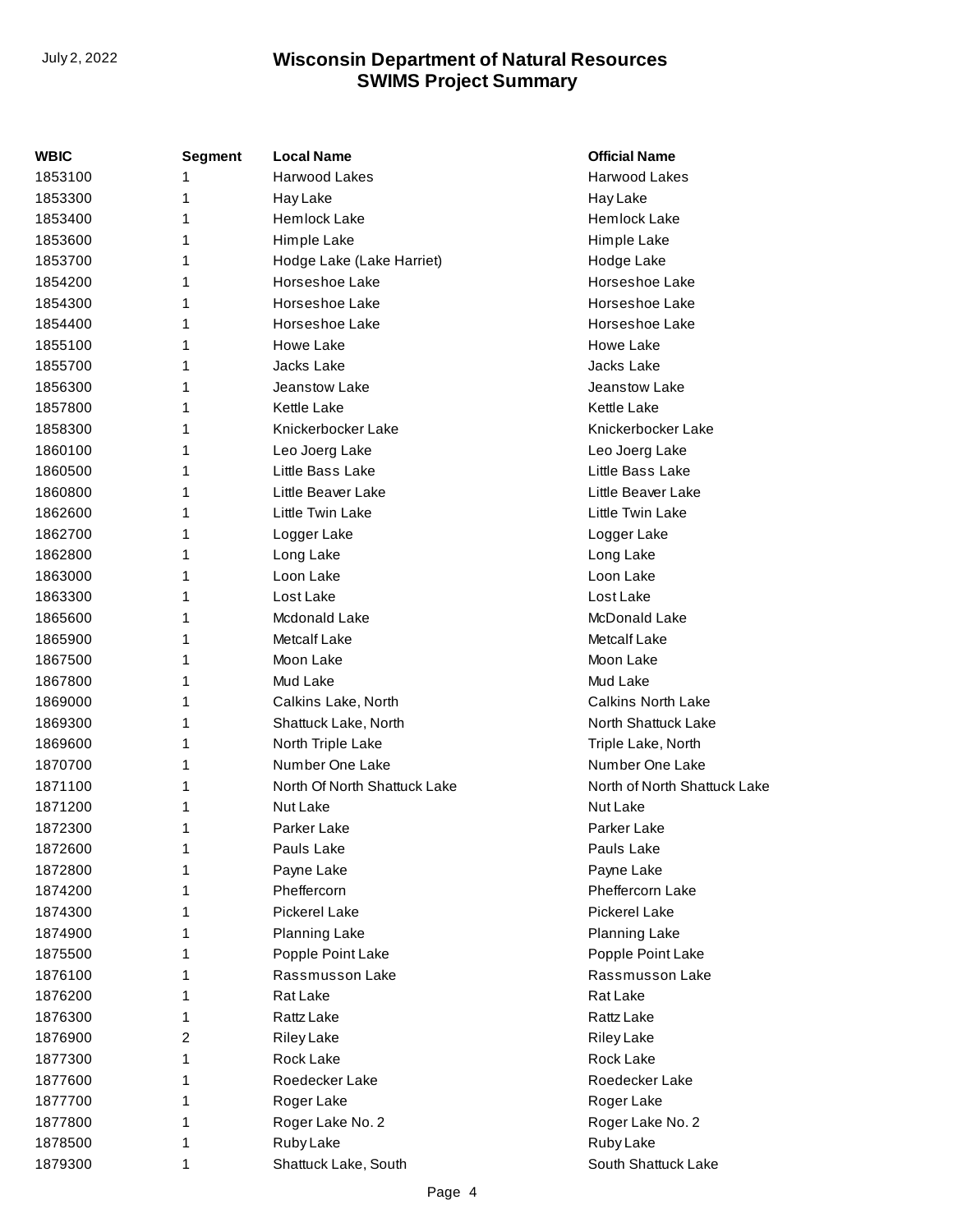| WBIC    | <b>Segment</b> | <b>Local Name</b>   | <b>Official Name</b> |
|---------|----------------|---------------------|----------------------|
| 1879700 | 1              | Salisbury Lake      | Salisbury Lake       |
| 1880000 | 1              | Sand Lake           | Sand Lake            |
| 1880000 | $\overline{2}$ | Sand Lake           | Sand Lake            |
| 1881000 | 1              | Silver Lake         | Silver Lake          |
| 1881700 | 1              | Snake Lake          | Snake Lake           |
| 1883000 | 1              | Spruce Lake         | Spruce Lake          |
| 1883300 | 1              | Stanley Lake        | Stanley Lake         |
| 1883400 | 1              | Star Lake           | Star Lake            |
| 1884900 | 1              | <b>Tallman Lake</b> | <b>Tallman Lake</b>  |
| 1885200 | 1              | <b>Taylor Lake</b>  | <b>Taylor Lake</b>   |
| 1886300 | 1              | <b>Tram Lake</b>    | Tram Lake            |
| 1886800 | 1              | <b>Turk Lake</b>    | <b>Turk Lake</b>     |
| 1886900 | 1              | <b>Turtle Lake</b>  | <b>Turtle Lake</b>   |
| 1887500 | 1              | Two Island Lake     | Two Island Lake      |
| 1890900 | 1              | Un Lake             | Unnamed              |
| 1891000 | 1              | Un Lake             | Unnamed              |
| 1891100 | 1              | Un Lake             | Unnamed              |
| 1891300 | 1              | Un Lake             | Unnamed              |
| 1892100 | 1              | Un Lake             | Unnamed              |
| 1892200 | 1              | Un Lake             | Unnamed              |
| 1892900 | 1              | Un Lake             | Unnamed              |
| 1893000 | 1              | Un Lake             | Unnamed              |
| 1893200 | 1              | Un Lake             | Unnamed              |
| 1893300 | 1              | Un Lake             | Unnamed              |
| 1893400 | 1              | Un Lake             | Unnamed              |
| 1893500 | 1              | Un Lake             | Unnamed              |
| 1893600 | 1              | Un Lake             | Unnamed              |
| 1893700 | 1              | Un Lake             | Unnamed              |
| 1893800 | 1              | Un Lake             | Unnamed              |
| 1893900 | 1              | Un Lake             | Unnamed              |
| 1894000 | 1              | Un Lake             | Unnamed              |
| 1894100 | 1              | Un Lake             | Unnamed              |
| 1895000 | 1              | Un Lake             | Unnamed              |
| 1895100 | 1              | Un Lake             | Unnamed              |
| 1895200 | 1              | Un Lake             | Unnamed              |
| 1895300 | 1              | Un Lake             | Unnamed              |
| 1895350 | 1              | Local Water         | Unnamed              |
| 1895400 | 1              | Un Lake             | Unnamed              |
| 1895500 | 1              | Un Lake             | Unnamed              |
| 1895600 | 1              | Un Lake             | Unnamed              |
| 1895700 | 1              | Un Lake             | Unnamed              |
| 1895800 | 1              | Un Lake             | Unnamed              |
| 1895900 | 1              | Un Lake             | Unnamed              |
| 1896000 | 1              | Un Lake             | Unnamed              |
| 1896100 | 1              | Un Lake             | Unnamed              |
| 1896200 | 1              | Un Lake             | Unnamed              |
| 1896300 | 1              | Un Lake             | Unnamed              |
| 1896400 | 1              | Un Lake             | Unnamed              |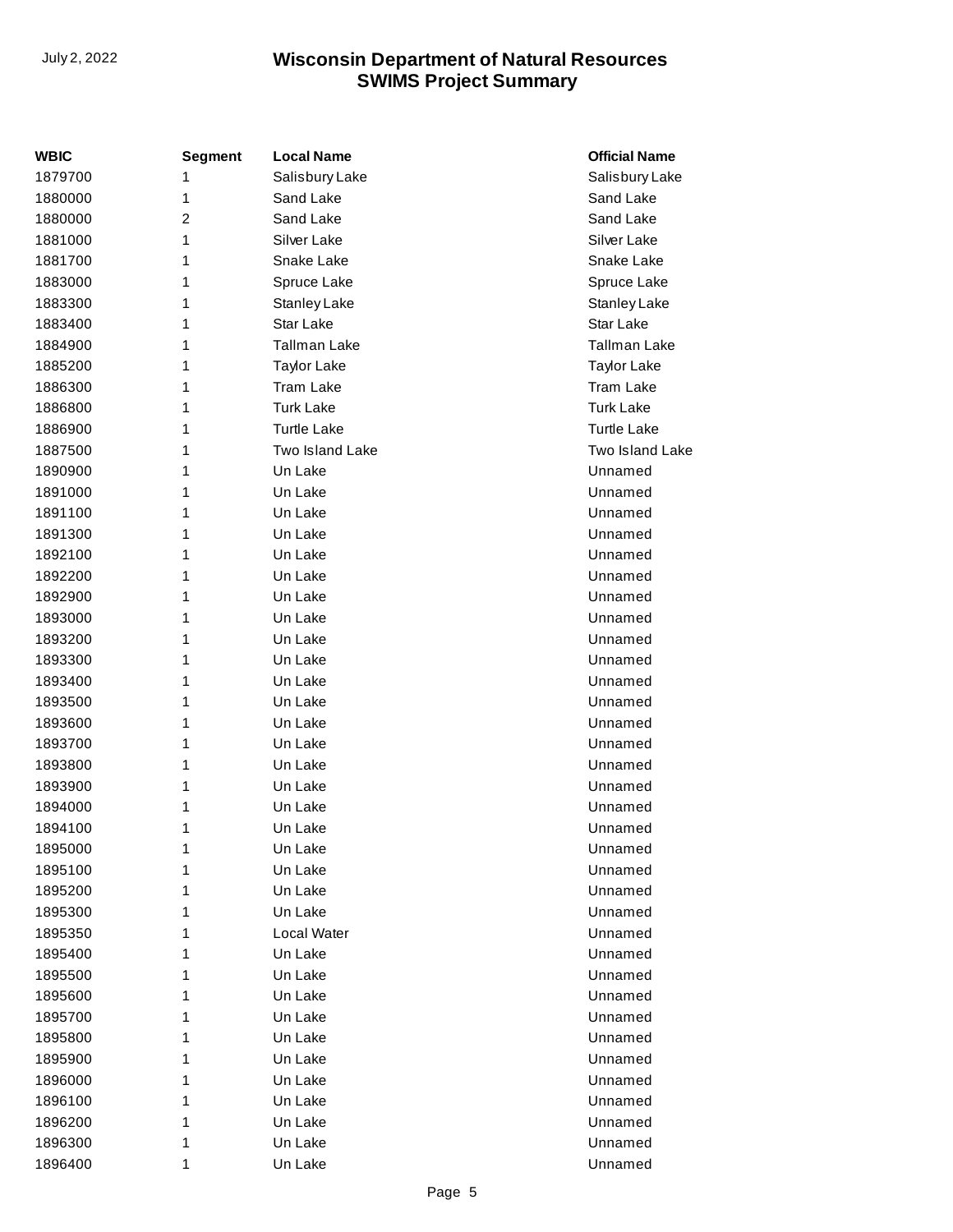| WBIC    | <b>Segment</b> | <b>Local Name</b>   | <b>Official Name</b> |
|---------|----------------|---------------------|----------------------|
| 1896500 | 1              | Un Lake             | Unnamed              |
| 1896600 | 1              | Un Lake             | Unnamed              |
| 1896700 | 1              | Un Lake             | Unnamed              |
| 1896800 | 1              | Un Lake             | Unnamed              |
| 1896900 | 1              | Un Lake             | Unnamed              |
| 1896925 | 1              | Un Lake             | Unnamed              |
| 1897000 | 1              | Un Lake             | Unnamed              |
| 1897100 | 1              | Un Lake             | Unnamed              |
| 1897150 | 1              | Un Lake             | Unnamed              |
| 1897160 | 1              | Un Lake             | Unnamed              |
| 1897200 | 1              | Un Lake             | Unnamed              |
| 1897300 | 1              | Un Lake             | Unnamed              |
| 1897400 | 1              | Un Lake             | Unnamed              |
| 1897450 | 1              | Un Lake             | Unnamed              |
| 1897500 | 1              | Un Lake             | Unnamed              |
| 1897570 | 1              | Un Lake             | Unnamed              |
| 1897600 | 1              | Un Lake             | Unnamed              |
| 1897690 | 1              | Un Lake             | Unnamed              |
| 1897695 | 1              | Un Lake             | Unnamed              |
| 1897700 | 1              | Un Lake             | Unnamed              |
| 1897750 | 1              | Local Water         | Unnamed              |
| 1897800 | 1              | Un Lake             | Unnamed              |
| 1897900 | 1              | Un Lake             | Unnamed              |
| 1897925 | 1              | Un Lake             | Unnamed              |
| 1898000 | 1              | Un Lake             | Unnamed              |
| 1898100 | 1              | Un Lake             | Unnamed              |
| 1898200 | 1              | Un Lake             | Unnamed              |
| 1898300 | 1              | Un Lake             | Unnamed              |
| 1898400 | 1              | Un Lake             | Unnamed              |
| 1898500 | 1              | <b>Unnamed Lake</b> | Unnamed              |
| 1898600 | 1              | Un Lake             | Unnamed              |
| 1898700 | 1              | Un Lake             | Unnamed              |
| 1898800 | 1              | Un Lake             | Unnamed              |
| 1898900 | 1              | Un Lake             | Unnamed              |
| 1899000 | 1              | Un Lake             | Unnamed              |
| 1902300 | 1              | Un Lake             | Unnamed              |
| 1902400 | 1              | Un Lake             | Unnamed              |
| 1902500 | 1              | Un Lake             | Unnamed              |
| 1902600 | 1              | Un Lake             | Unnamed              |
| 1902700 | 1              | Un Lake             | Unnamed              |
| 1902800 | 1              | Un Lake             | Unnamed              |
| 1902900 | 1              | Un Lake             | Unnamed              |
| 1903000 | 1              | Un Lake             | Unnamed              |
| 1903100 | 1              | Un Lake             | Unnamed              |
| 1903200 | 1              | Un Lake             | Unnamed              |
| 1903280 | 1              | Un Lake             | Unnamed              |
| 1903300 | 1              | Un Lake             | Unnamed              |
| 1903500 | 1              | Un Lake             | Unnamed              |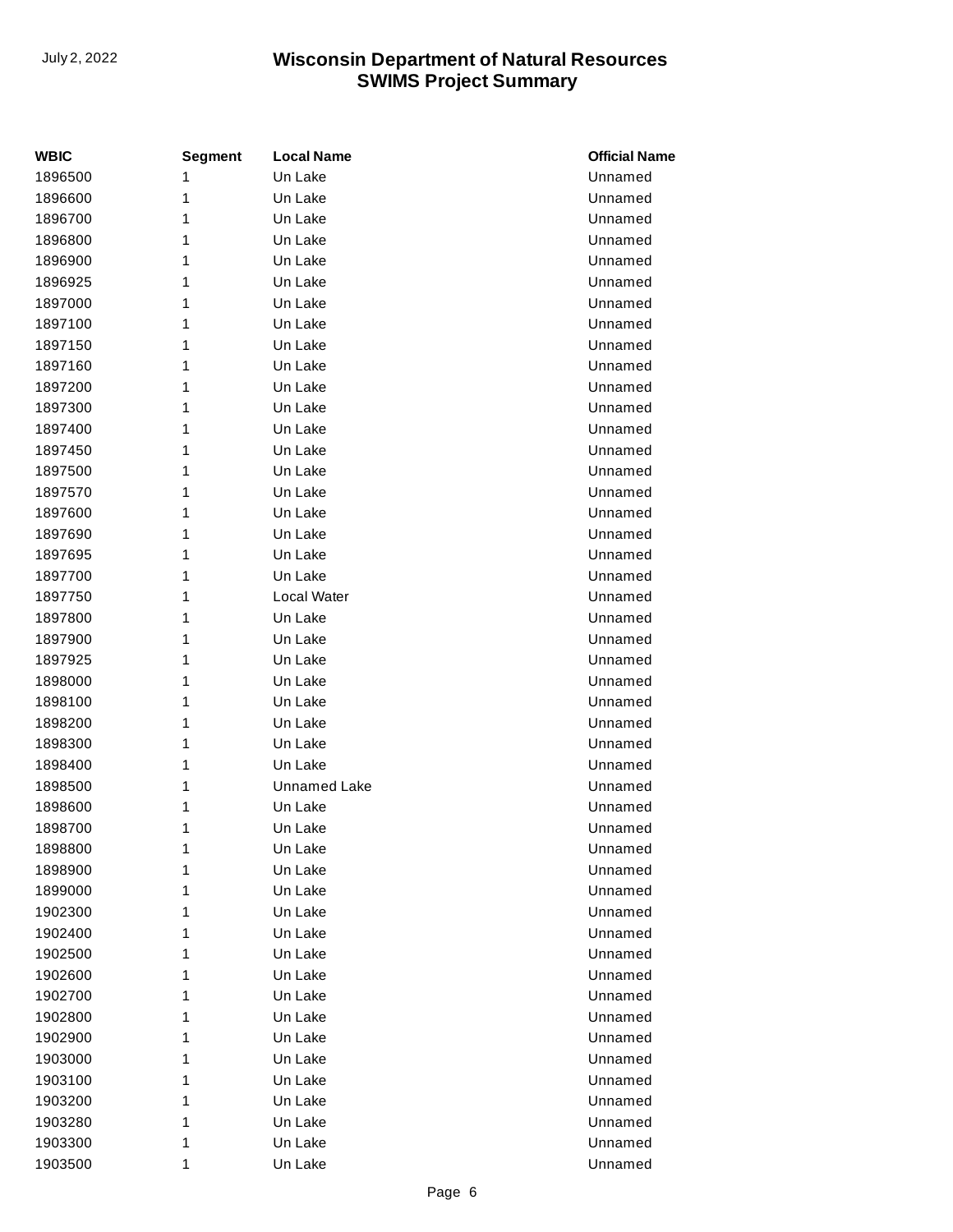| <b>WBIC</b> | <b>Segment</b> | <b>Local Name</b> | <b>Official Name</b> |
|-------------|----------------|-------------------|----------------------|
| 1903600     | 1              | Un Lake           | Unnamed              |
| 1903700     | 1              | Un Lake           | Unnamed              |
| 1903800     | 1              | Un Lake           | Unnamed              |
| 1903900     | 1              | Un Lake           | Unnamed              |
| 1904000     | 1              | Un Lake           | Unnamed              |
| 1904100     | 1              | Local Water       | Unnamed              |
| 1904200     | 1              | Un Lake           | Unnamed              |
| 1904300     | 1              | Un Lake           | Unnamed              |
| 1904400     | 1              | Un Lake           | Unnamed              |
| 1904500     | 1              | Un Lake           | Unnamed              |
| 1904600     | 1              | Un Lake           | Unnamed              |
| 1904700     | 1              | Un Lake           | Unnamed              |
| 1904800     | 1              | Un Lake           | Unnamed              |
| 1904900     | 1              | Un Lake           | Unnamed              |
| 1905000     | 1              | Un Lake           | Unnamed              |
| 1905100     | 1              | Un Lake           | Unnamed              |
| 1905200     | 1              | Un Lake           | Unnamed              |
| 1905300     | 1              | Un Lake           | Unnamed              |
| 1905400     | 1              | Un Lake           | Unnamed              |
| 1905500     | 1              | Un Lake           | Unnamed              |
| 1905600     | 1              | Un Lake           | Unnamed              |
| 1905700     | 1              | Un Lake           | Unnamed              |
| 1905800     | 1              | Un Lake           | Unnamed              |
| 1905900     | 1              | Un Lake           | Unnamed              |
| 1906000     | 1              | Un Lake           | Unnamed              |
| 1906100     | 1              | Un Lake           | Unnamed              |
| 1906300     | 1              | Un Lake           | Unnamed              |
| 1906400     | 1              | Un Lake           | Unnamed              |
| 1906500     | 1              | Un Lake           | Unnamed              |
| 1906600     | 1              | Un Lake           | Unnamed              |
| 1906700     | 1              | Un Lake           | Unnamed              |
| 1906800     | 1              | Un Lake           | Unnamed              |
| 1906900     | 1              | Un Lake           | Unnamed              |
| 1907000     | 1              | Un Lake           | Unnamed              |
| 1907050     | 1              | Local Water       | Unnamed              |
| 1907100     | 1              | Un Lake           | Unnamed              |
| 1907200     | 1              | Un Lake           | Unnamed              |
| 1907300     | 1              | Un Lake           | Unnamed              |
| 1907400     | 1              | Un Lake           | Unnamed              |
| 1907500     | 1              | Un Lake           | Unnamed              |
| 1907600     | 1              | Un Lake           | Unnamed              |
| 1907700     | 1              | Un Lake           | Unnamed              |
| 1907800     | 1              | Un Lake           | Unnamed              |
| 1907900     | 1              | Un Lake           | Unnamed              |
| 1908000     | 1              | Un Lake           | Unnamed              |
| 1908100     | 1              | Un Lake           | Unnamed              |
| 1908200     | 1              | Un Lake           | Unnamed              |
| 1908300     | 1              | Un Lake           | Unnamed              |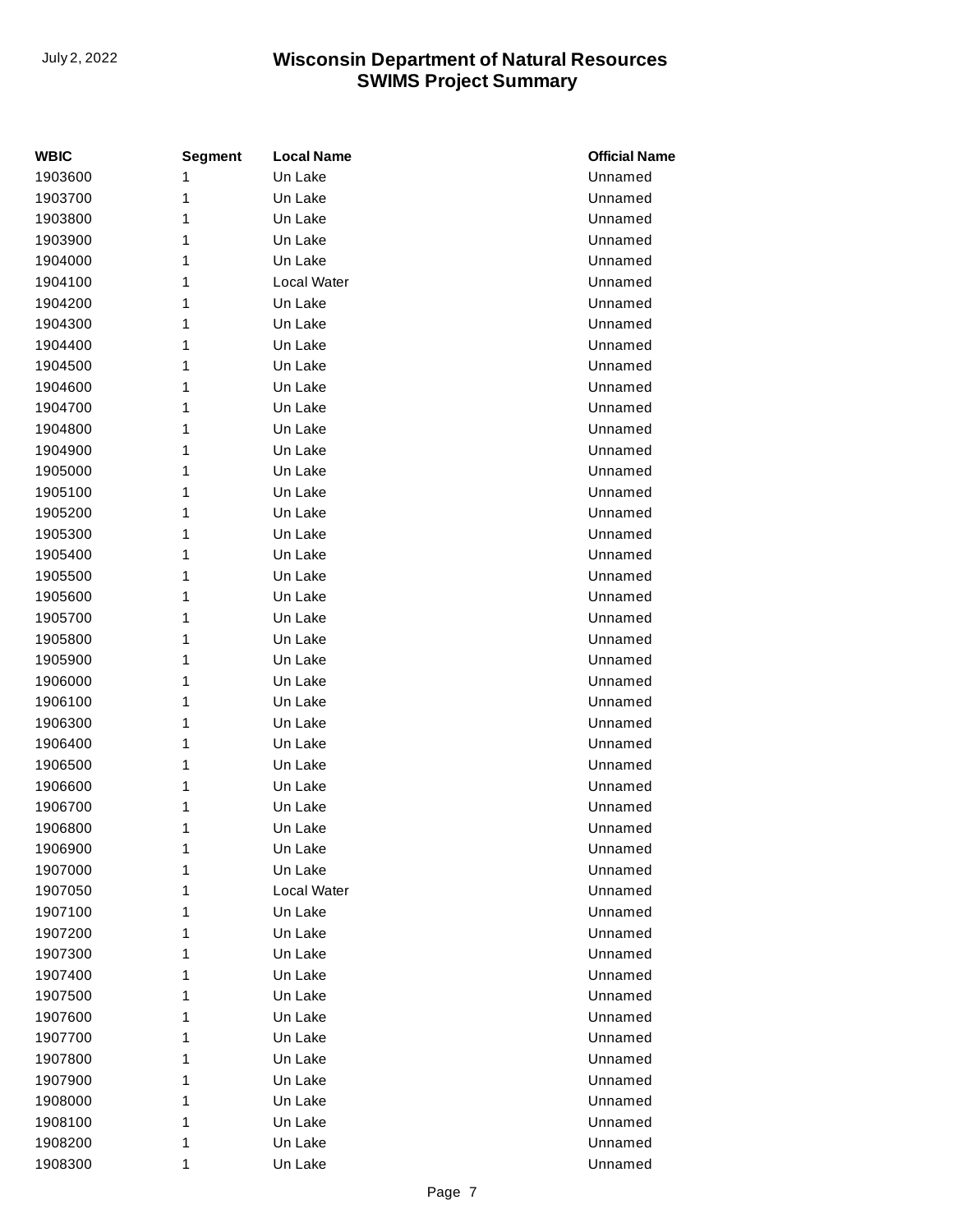| WBIC    | <b>Segment</b> | <b>Local Name</b> | <b>Official Name</b> |
|---------|----------------|-------------------|----------------------|
| 1908400 | 1              | Un Lake           | Unnamed              |
| 1908500 | 1              | Un Lake           | Unnamed              |
| 1908650 | 1              | Local Water       | Unnamed              |
| 1908700 | 1              | Un Lake           | Unnamed              |
| 1908800 | 1              | Un Lake           | Unnamed              |
| 1908900 | 1              | Un Lake           | Unnamed              |
| 1909000 | 1              | Un Lake           | Unnamed              |
| 1909100 | 1              | Un Lake           | Unnamed              |
| 1909200 | 1              | Un Lake           | Unnamed              |
| 1909300 | 1              | Un Lake           | Unnamed              |
| 1909400 | 1              | Un Lake           | Unnamed              |
| 1909600 | 1              | Un Lake           | Unnamed              |
| 1909700 | 1              | Un Lake           | Unnamed              |
| 1909800 | 1              | Un Lake           | Unnamed              |
| 1909900 | 1              | Un Lake           | Unnamed              |
| 1910000 | 1              | Un Lake           | Unnamed              |
| 1910100 | 1              | Un Lake           | Unnamed              |
| 1910200 | 1              | Un Lake           | Unnamed              |
| 1910300 | 1              | Un Lake           | Unnamed              |
| 1910400 | 1              | Un Lake           | Unnamed              |
| 1910500 | 1              | Un Lake           | Unnamed              |
| 1910600 | 1              | Un Lake           | Unnamed              |
| 1910700 | 1              | Un Lake           | Unnamed              |
| 1910800 | 1              | Un Lake           | Unnamed              |
| 1910900 | 1              | Un Lake           | Unnamed              |
| 1911000 | 1              | Un Lake           | Unnamed              |
| 1911100 | 1              | Un Lake           | Unnamed              |
| 1911200 | 1              | Un Lake           | Unnamed              |
| 1911300 | 1              | Un Lake           | Unnamed              |
| 1911400 | 1              | Un Lake           | Unnamed              |
| 1911500 | 1              | Un Lake           | Unnamed              |
| 1911600 | 1              | Un Lake           | Unnamed              |
| 1911700 | 1              | Un Lake           | Unnamed              |
| 1911800 | 1              | Un Lake           | Unnamed              |
| 1911900 | 1              | Un Lake           | Unnamed              |
| 1912000 | 1              | Un Lake           | Unnamed              |
| 1912100 | 1              | Un Lake           | Unnamed              |
| 1912200 | 1              | Un Lake           | Unnamed              |
| 1912300 | 1              | Un Lake           | Unnamed              |
| 1912400 | 1              | Un Lake           | Unnamed              |
| 1912500 | 1              | Un Lake           | Unnamed              |
| 1912600 | 1              | Un Lake           | Unnamed              |
| 1912700 | 1              | Un Lake           | Unnamed              |
| 1912800 | 1              | Un Lake           | Unnamed              |
| 1912900 | 1              | Un Lake           | Unnamed              |
| 1913000 | 1              | Un Lake           | Unnamed              |
| 1913100 | 1              | Un Lake           | Unnamed              |
| 1913200 | 1              | Un Lake           | Unnamed              |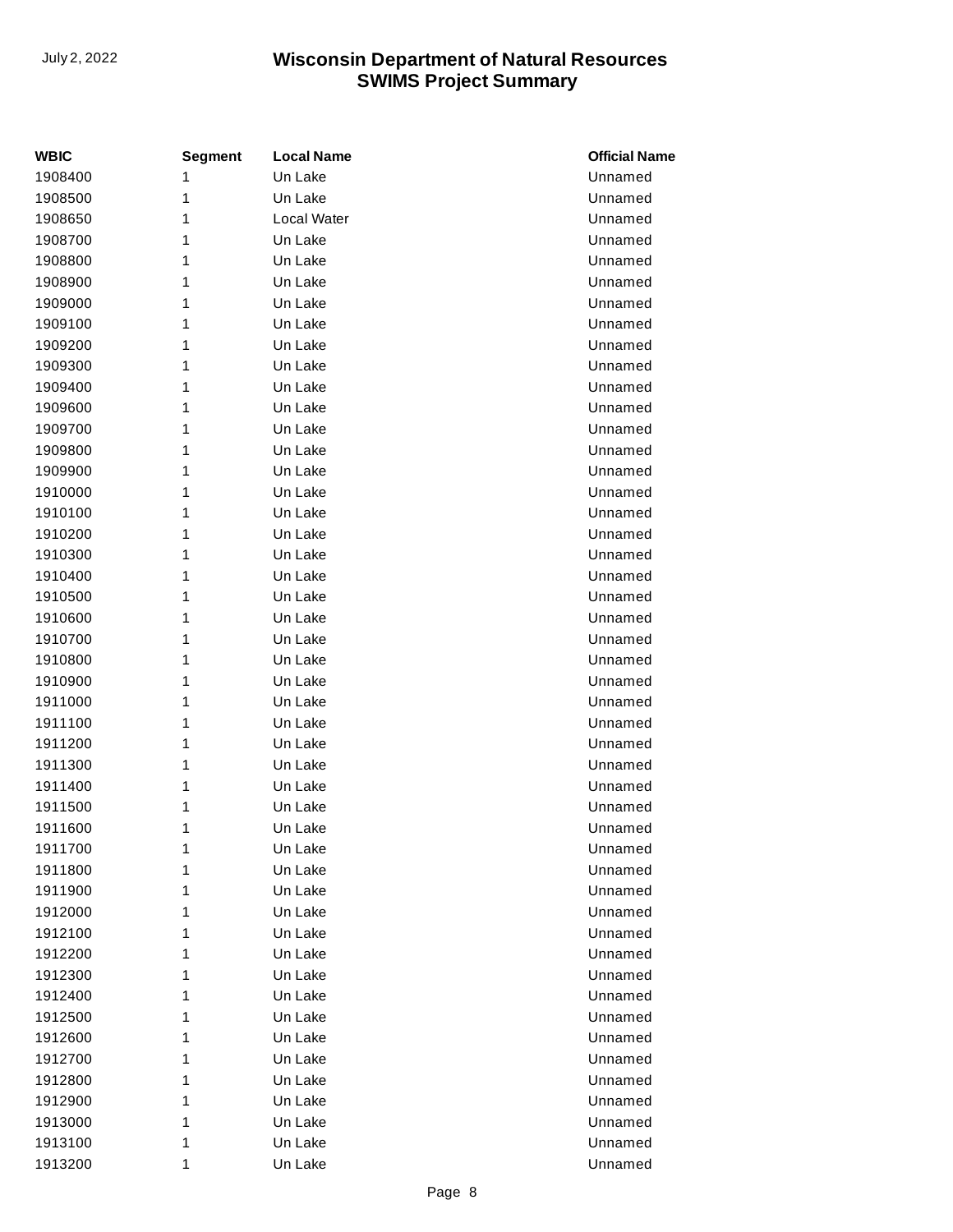| WBIC    | <b>Segment</b> | <b>Local Name</b>                    | <b>Official Name</b>     |
|---------|----------------|--------------------------------------|--------------------------|
| 1913300 | 1              | Un Lake                              | Unnamed                  |
| 1913400 | 1              | <b>Unnamed Lake</b>                  | Unnamed                  |
| 1913500 | 1              | Un Lake                              | Unnamed                  |
| 1913700 | 1              | Un Lake                              | Unnamed                  |
| 1913800 | 1              | Un Lake                              | Unnamed                  |
| 1913900 | 1              | Un Lake                              | Unnamed                  |
| 1914000 | 1              | Un Lake                              | Unnamed                  |
| 1914100 | 1              | Un Lake                              | Unnamed                  |
| 1914200 | 1              | Local Water                          | Unnamed                  |
| 1914300 | 1              | Un Lake                              | Unnamed                  |
| 1914400 | 1              | Un Lake                              | Unnamed                  |
| 1914500 | 1              | Un Lake                              | Unnamed                  |
| 1914600 | 1              | Un Lake                              | Unnamed                  |
| 1914700 | 1              | Un Lake                              | Unnamed                  |
| 1914800 | 1              | Un Lake                              | Unnamed                  |
| 1914900 | 1              | Un Lake                              | Unnamed                  |
| 1915000 | 1              | Un Lake                              | Unnamed                  |
| 1915100 | 1              | Un Lake                              | Unnamed                  |
| 1915200 | 1              | Un Lake                              | Unnamed                  |
| 1915300 | 1              | Un Lake                              | Unnamed                  |
| 1915400 | 1              | Un Lake                              | Unnamed                  |
| 1915500 | 1              | Un Lake                              | Unnamed                  |
| 1915600 | 1              | Un Lake                              | Unnamed                  |
| 1915700 | 1              | Un Lake                              | Unnamed                  |
| 1915800 | 1              | Un Lake                              | Unnamed                  |
| 1915900 | 1              | Un Lake                              | Unnamed                  |
| 1916000 | 1              | Un Lake                              | Unnamed                  |
| 1916100 | 1              | Un Lake                              | Unnamed                  |
| 1916200 | 1              | Un Lake                              | Unnamed                  |
| 1916300 | 1              | Un Lake                              | Unnamed                  |
| 1916400 | 1              | Un Lake                              | Unnamed                  |
| 1916500 | 1              | Un Lake                              | Unnamed                  |
| 1916600 | 1              | Un Lake                              | Unnamed                  |
| 1916700 | 1              | Un Lake                              | Unnamed                  |
| 1916800 | 1              | Un Lake                              | Unnamed                  |
| 1921200 | 1              | Un Lake                              | Unnamed                  |
| 1925800 | 1              | Un Lake                              | Unnamed                  |
| 2043700 | 1              | <b>Upper Twin Lake</b>               | <b>Upper Twin Lake</b>   |
| 2044300 | 1              | <b>West Calkins Lake</b>             | <b>West Calkins Lake</b> |
| 2044700 | 1              | Triple Lake, West                    | Triple Lake, West        |
| 2044900 | 1              | Weeks Lake, West                     | <b>Weeks Lakes</b>       |
| 2045700 | 1              | Wesley Lake                          | Wesley Lake              |
| 2047200 | 1              | Worden Lake                          | Worden Lake              |
| 2050000 | 5              | Chippewa River                       | Chippewa River           |
| 2050000 | 6              | Chippewa R At L Wissota              | Chippewa River           |
| 2050000 | 7              | Chippewa River                       | Chippewa River           |
| 2050000 | 8              | Chippewa River (At Holcombe Flowage) | Chippewa River           |
| 2050000 | 9              | Chippewa River                       | Chippewa River           |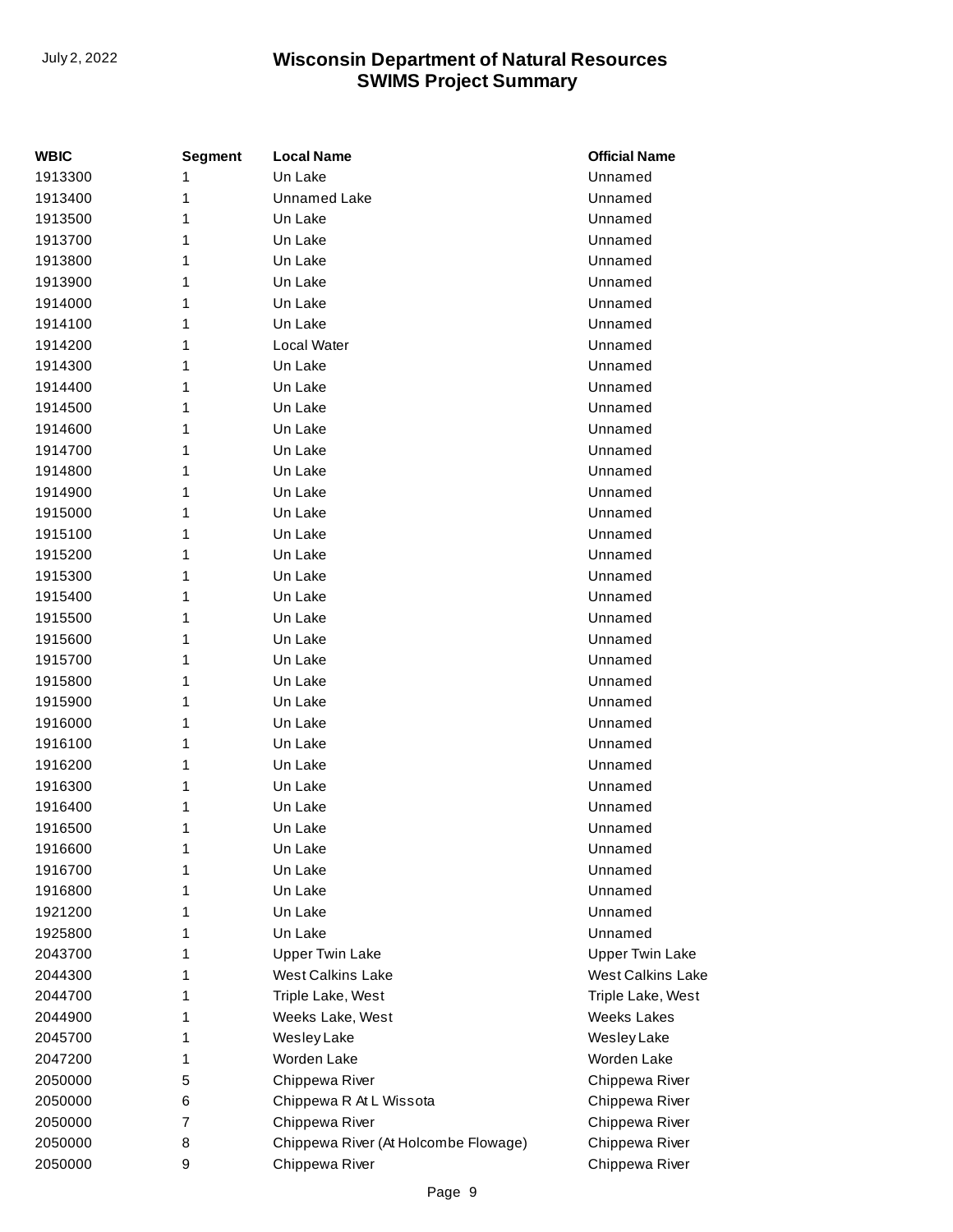| WBIC    | <b>Segment</b> | <b>Local Name</b>           | <b>Official Name</b>        |
|---------|----------------|-----------------------------|-----------------------------|
| 2082400 | 4              | Eighteenmile Creek          | Eighteenmile Creek          |
| 2082700 | 2              | <b>Running Valley Creek</b> | <b>Running Valley Creek</b> |
| 2083150 | 1              | Creek 12-13 (T29N, R10W)    | Unnamed                     |
| 2084000 | 3              | Trout Creek (T30N, R10W)    | <b>Trout Creek</b>          |
| 2084300 | 1              | South Fork Trout Creek      | South Fork Trout Creek      |
| 2084400 | 1              | Un Lake                     | Unnamed                     |
| 2084700 | 1              | Beaver Creek (T31N, R10W)   | <b>Beaver Creek</b>         |
| 2086100 | 1              | Sand Creek                  | Sand Creek                  |
| 2086300 | 1              | <b>Spring Brook</b>         | Spring Brook                |
| 2086400 | 1              | Creek 8-3 (T31N, R10W)      | Unnamed                     |
| 2091400 | 1              | <b>Beaver Creek</b>         | <b>Beaver Creek</b>         |
| 2091900 | 1              | <b>Twin Lake West</b>       | Twin Lake, West             |
| 2092000 | 1              | Twin Lake East              | Twin Lake, East             |
| 2092200 | 1              | Un Lake                     | Unnamed                     |
| 2092400 | 1              | Little Pine Lake            | Little Pine Lake            |
| 2092500 | 1              | Axehandle Lake              | Axhandle Lake               |
| 2092700 | 1              | Dark Lake                   | Dark Lake                   |
| 2092800 | 1              | Silver Lake                 | Silver Lake                 |
| 2092900 | 1              | Pine Lake                   | Pine Lake                   |
| 2120800 | 5              | <b>Elk Creek</b>            | <b>Elk Creek</b>            |
| 2121700 | 1              | Creek 17-11 (T28N, R10W)    | Unnamed                     |
| 2121900 | 1              | <b>Big Elk Creek</b>        | <b>Big Elk Creek</b>        |
| 2122100 | 1              | Creek 5-16 (T28N, R10W)     | Unnamed                     |
| 2122200 | 1              | Creek 4-2 (T28N, R10W)      | Unnamed                     |
| 2122300 | 1              | Creek 35-12 (T29N, R10W)    | Unnamed                     |
| 2125100 | 1              | <b>Sherman Creek</b>        | Sherman Creek               |
| 2128200 | 1              | <b>Fivemile Creek</b>       | <b>Fivemile Creek</b>       |
| 2128700 | $\overline{2}$ | Sevenmile Creek             | Sevenmile Creek             |
| 2128900 | 2              | Ninemile Creek (North)      | Ninemile Creek -North       |
| 2129600 | 1              | Pine Creek (T27N, R7W)      | Pine Creek                  |
| 2133300 | 1              | Hay Creek (T28N, R5W)       | Hay Creek                   |
| 2133300 | 2              | Hay Creek                   | Hay Creek                   |
| 2134100 | 1              | Un Lake                     | Unnamed                     |
| 2134200 | 2              | Muskrat Creek               | Muskrat Creek               |
| 2134400 | 2              | Unnamed Trib to Muskrat Cr  | Unnamed                     |
| 2146000 | 1              | <b>Wolf River</b>           | <b>Wolf River</b>           |
| 2146000 | 3              | <b>Wolf River</b>           | <b>Wolf River</b>           |
| 2146000 | 4              | <b>Wolf River</b>           | <b>Wolf River</b>           |
| 2146100 | 2              | Swim Creek (Swan)           | Swim Creek                  |
| 2146600 | 1              | Roger Creek                 | Roger Creek                 |
| 2146800 | 1              | Local Water                 | Unnamed                     |
| 2146900 | 1              | Local Water                 | Unnamed                     |
| 2147000 | 1              | Local Water                 | Unnamed                     |
| 2147200 | 1              | Chapman Lake                | Chapman Lake                |
| 2147300 | 1              | Little Otter Creek          | Little Otter Creek          |
| 2150200 | 1              | <b>Hallie Lake</b>          | Lake Hallie, Lake Hallie 2  |
| 2150300 | 1              | Beaver Creek (T28N, R9W)    | <b>Beaver Creek</b>         |
| 2150400 | 1              | Trout Creek (T28N, R9W)     | <b>Trout Creek</b>          |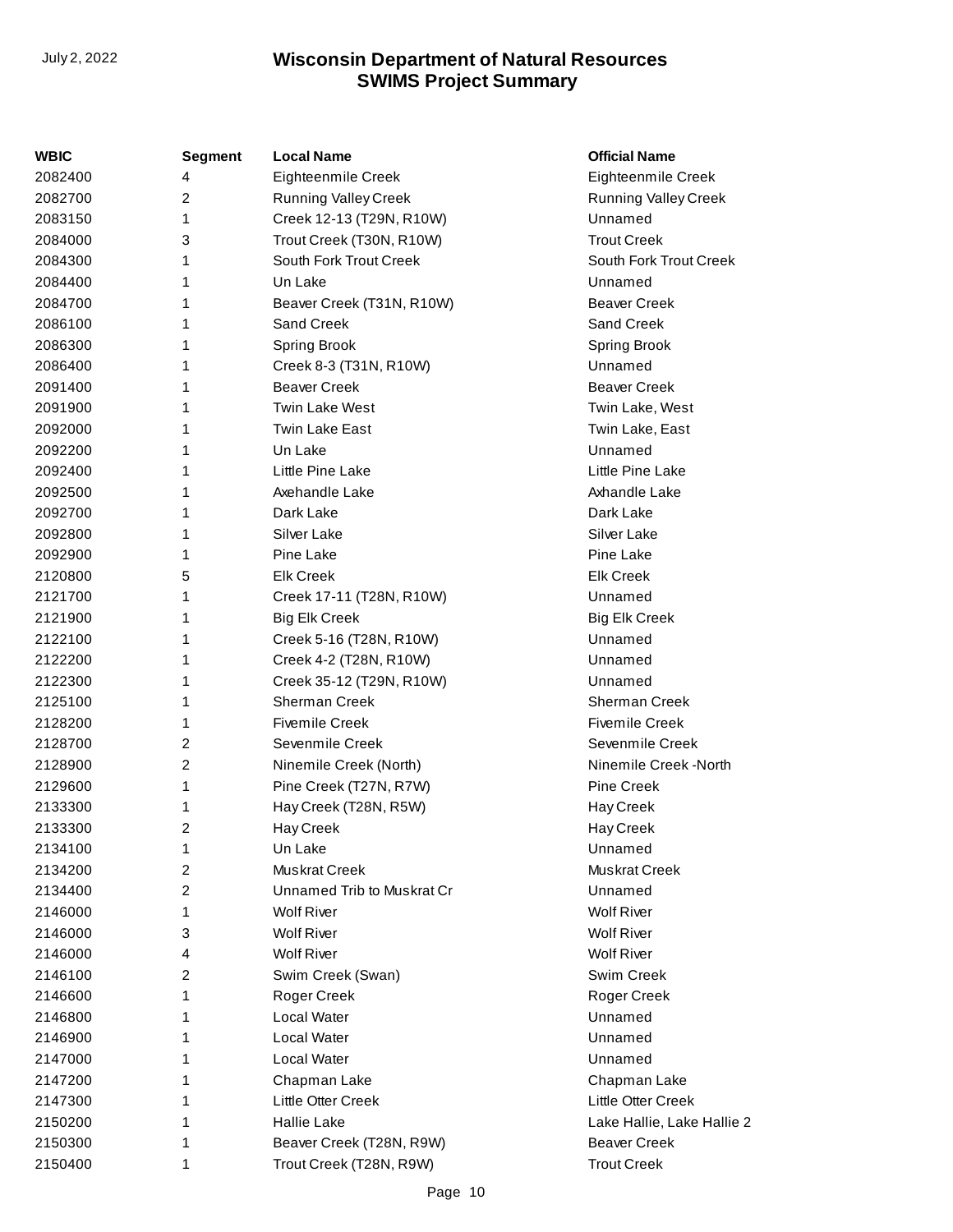| WBIC    | <b>Segment</b> | <b>Local Name</b>               | <b>Official Name</b>          |
|---------|----------------|---------------------------------|-------------------------------|
| 2150600 |                | Duncan Creek                    | Duncan Creek                  |
| 2150600 | 2              | Duncan Creek                    | Duncan Creek                  |
| 2150600 | 3              | Duncan Creek                    | Duncan Creek                  |
| 2150600 | 4              | Duncan Creek                    | Duncan Creek                  |
| 2150800 | 1              | Glen Lock Lake                  | <b>Star Lake</b>              |
| 2151000 | 1              | Glen Loch Flowage               | Glen Loch Flowage             |
| 2151200 | 1              | Tilden Mill Pond                | Tilden Mill Pond              |
| 2151300 | 1              | Unnamed 13-7 (Tilden Creek)     | Unnamed                       |
| 2151300 | 2              | Tilden Cr                       | Unnamed                       |
| 2151400 | 1              | Little Hay Creek                | Little Hay Creek              |
| 2151400 | 2              | Little Hay Creek                | Little Hay Creek              |
| 2151400 | 4              | Little Hay Creek                | Little Hay Creek              |
| 2151500 | 2              | Hay Creek(T30N, R9W)            | Hay Creek                     |
| 2151550 | 1              | Creek 32-3 (T30N, R9W)          | Unnamed                       |
| 2151600 | 1              | Creek 36-6 (T30N, R10W)         | Unnamed                       |
| 2151700 | 1              | Creek 36-6 T30n R10w            | Unnamed                       |
| 2151900 | 1              | TRIBUTARY TO DUNCAN CREEK       | Unnamed                       |
| 2152100 | 1              | Como Lake                       | Como Lake (Bloomer Mill Pond) |
| 2152300 | 1              | Como Creek                      | Como Creek                    |
| 2152400 | 1              | Unnamed Creek 1-16 (T30N, R10W) | North Fork Como Creek         |
| 2152600 | 1              | Chippewa Falls Flowage          | Chippewa Falls Flowage 5555   |
| 2152800 | 1              | Wissota Lake                    | Lake Wissota                  |
| 2152800 | 2              | Little Lake Wissota             | Lake Wissota                  |
| 2152800 | 3              | Moon Bay                        | Lake Wissota                  |
| 2152800 | 4              | Lake Wissota State Park Beach   | Lake Wissota                  |
| 2152900 | 1              | <b>Frederick Creek</b>          | <b>Frederick Creek</b>        |
| 2153000 | 1              | <b>Stillson Creek</b>           | <b>Stillson Creek</b>         |
| 2153200 | 1              | <b>Paint Creek</b>              | <b>Paint Creek</b>            |
| 2153300 | 1              | South Fork Paint Creek          | South Fork Paint Creek        |
| 2153500 | 1              | <b>Silver Creek</b>             | <b>Silver Creek</b>           |
| 2153600 | 1              | <b>Brown Creek</b>              | <b>Brown Creek</b>            |
| 2153700 | 1              | <b>Clear Creek</b>              | <b>Clear Creek</b>            |
| 2153800 | 1              | Wildcat Creek                   | <b>Wildcat Creek</b>          |
| 2154000 | 1              | <b>Alder Creek</b>              | <b>Alder Creek</b>            |
| 2154200 |                | Sherman Creek                   | Sherman Creek                 |
| 2154500 |                | <b>Yellow River</b>             | <b>Yellow River</b>           |
| 2154600 |                | Drywood Creek                   | Drywood Creek                 |
| 2154700 | 1              | Dutch Creek                     | Dutch Creek                   |
| 2154800 | 1              | <b>Big Drywood Creek</b>        | <b>Big Drywood Creek</b>      |
| 2154900 | 1              | Seth Creek                      | Seth Creek                    |
| 2155000 |                | Chap Creek                      | Chap Creek                    |
| 2155100 | 1              | Little Drywood Creek            | Little Drywood Creek          |
| 2155200 | 1              | Iron Creek                      | Iron Creek                    |
| 2155600 |                | Unnamed Trib to Yellow River    | Unnamed                       |
| 2155900 |                | <b>Hennon Creek</b>             | Hennon Creek                  |
| 2156000 | 1              | Slaughter House                 | Slaughterhouse Creek          |
| 2156100 | 1              | Lotz Creek                      | Lotz Creek                    |
| 2156200 | 1              | <b>Turner Creek</b>             | <b>Turner Creek</b>           |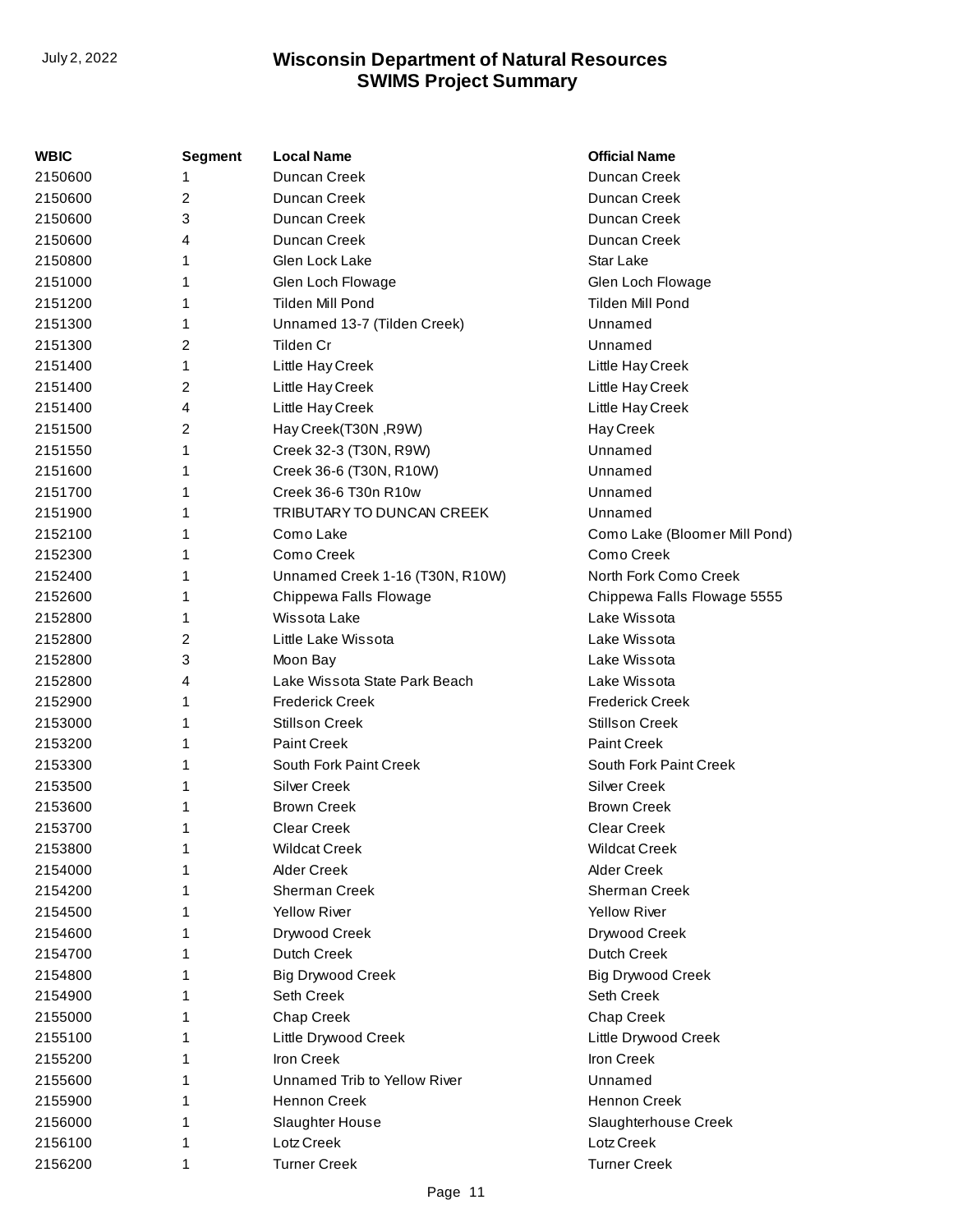| <b>WBIC</b>        | <b>Segment</b> | <b>Local Name</b>               | <b>Official Name</b>                       |
|--------------------|----------------|---------------------------------|--------------------------------------------|
| 2156300            |                | <b>Coldwater Creek</b>          | <b>Coldwater Creek</b>                     |
| 2156400            | 1              | Unnamed Trib to Yellow R        | Unnamed                                    |
| 2156500            | 1              | Un Lake                         | Unnamed                                    |
| 2156700            | 1              | <b>Withrow Lake</b>             | <b>Withrow Lake</b>                        |
| 2156800            | 1              | <b>Otter Creek</b>              | <b>Otter Creek</b>                         |
| 2156800            | 2              | <b>Otter Creek</b>              | <b>Otter Creek</b>                         |
| 2157000            | 1              | Otter Lake                      | Otter Lake (Brown)                         |
| 2157700            | 1              | Hay Creek                       | Hay Creek                                  |
| 2157800            | 1              | <b>Pike Creek</b>               | <b>Pike Creek</b>                          |
| 2157900            | 1              | Pike Lake                       | Pike Lake                                  |
| 2158100            | 1              | Un Lake                         | Unnamed                                    |
| 2158200            | 1              | <b>Christmas Creek</b>          | <b>Christmas Creek</b>                     |
| 2158200            | 2              | <b>Christmas Creek</b>          | <b>Christmas Creek</b>                     |
| 2158400            | 1              | <b>Elder Creek</b>              | <b>Elder Creek</b>                         |
| 2159300            | 1              | Un Lake                         | Unnamed                                    |
| 2159400            | 1              | Raven Lake                      | Raven Lake                                 |
| 2168700            | 1              | Jim Creek                       | Jim Creek                                  |
| 2168800            | 1              | Jim Lake                        | Jim Lake                                   |
| 2168900            | 1              | O'Neill Creek                   | O'Neil Creek                               |
| 2169000            | 1              | McCann Creek                    | McCann Creek                               |
| 2169100            | 1              | Un Lake                         | Unnamed                                    |
| 2169200            | 1              | Round Lake T32 R9w S14          | Round Lake                                 |
| 2169400            | 1              | Un Lake                         | Unnamed                                    |
| 2169500            | 1              | Un Lake                         | Unnamed                                    |
| 2169800            | 1              | Un Lake                         | Unnamed                                    |
| 2169900            | 1              | Un Lake                         | Unnamed                                    |
| 2170000            | 1              | Un Lake                         | Unnamed                                    |
| 2170200            | 1              | Little Buck Lake                | Little Buck Lake                           |
| 2170300            | 1              | Big Buck Lake                   | Big Buck Lake                              |
| 2170400            | 1              | Round Lake                      | Round Lake                                 |
| 2170800            | 1              | Long Lake                       | Long Lake                                  |
| 2170900            | 1              | Un Lake                         | Unnamed                                    |
| 2171000            | 1              | <b>Cornell Lake</b>             | <b>Cornell Lake</b>                        |
| 2171200            | 1              | Marsh-Miller Lake               | Marsh-Miller Lake (Mill Pond)              |
| 2171400            | 1              | Mary Jane No.2                  | Mary Jane Lake                             |
| 2171500            | 1              | Mary Jane Lake No.1             | Mary Jane Lake                             |
| 2171600            | 1              | Rock Lake                       | Rock Lake                                  |
| 2171800            | 1              | Mud Lake                        | Mud Lake                                   |
| 2172100            | 1              | Un Lake                         | Unnamed                                    |
| 2172200            | 1              | West Lake                       | West Lake                                  |
| 2172300            | 1              | Un Lake                         | Unnamed                                    |
| 2172500            | 1              | Un Lake                         | Unnamed                                    |
| 2172600            | 1              | Town Line Lake                  | Town Line Lake                             |
| 2172650            | 1              | Local Water                     | Unnamed                                    |
| 2172800            | 1              | O'Neil Creek Flowage #2         | O'Neil Creek Flowage #2                    |
|                    | 1              | O'Neil Creek Flowage Number One |                                            |
| 2173000<br>2173100 |                | Un Lake                         | O'Neil Creek Flowage Number One<br>Unnamed |
|                    | 1              |                                 |                                            |
| 2173200            | 1              | Un Lake                         | Unnamed                                    |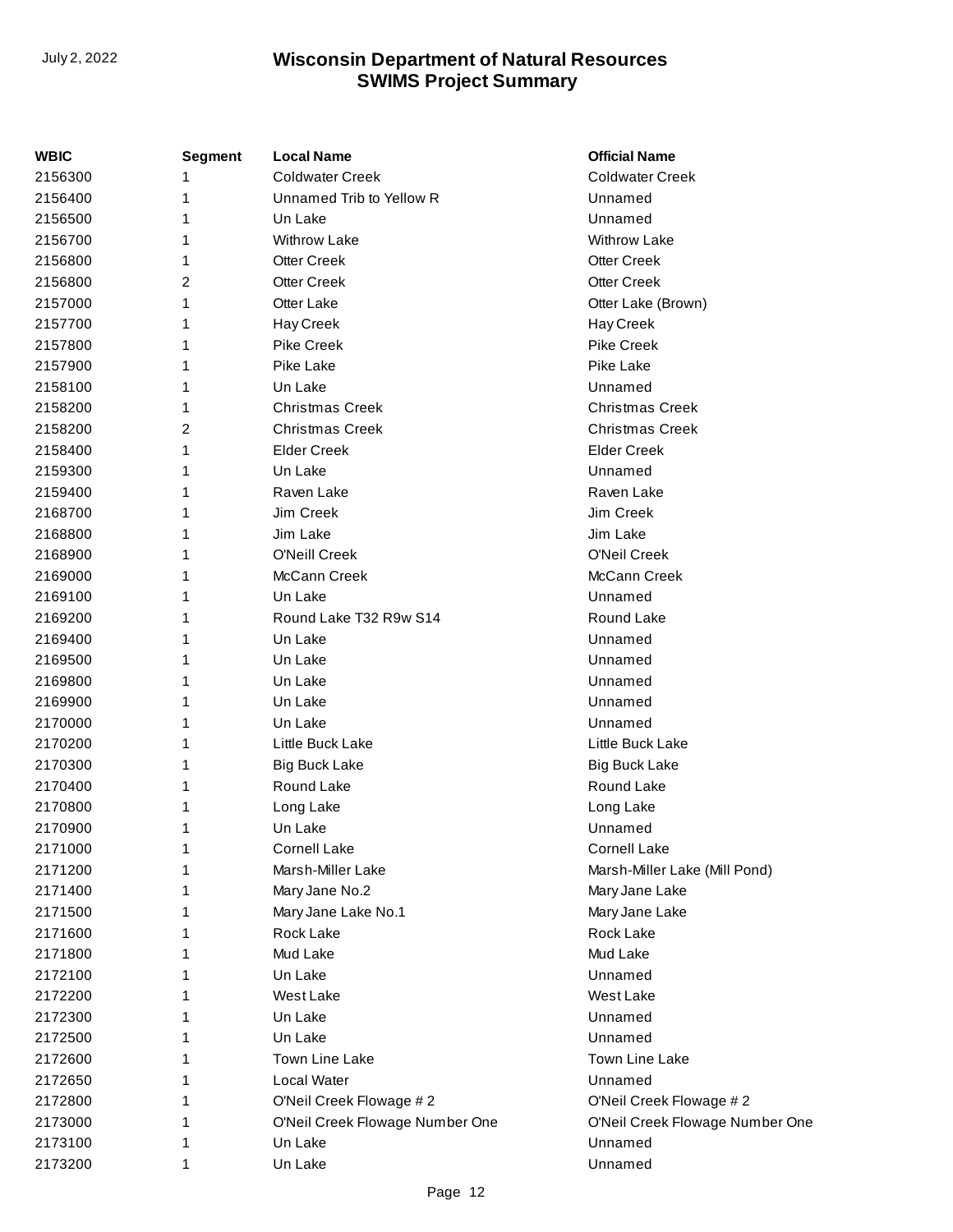| WBIC    | <b>Segment</b> | <b>Local Name</b>         | <b>Official Name</b>       |
|---------|----------------|---------------------------|----------------------------|
| 2173300 | 1              | <b>Highland Lake</b>      | <b>Highland Lake</b>       |
| 2173400 | 1              | Lowland Lake              | Lowland Lake               |
| 2173600 | 1              | Un Lake                   | Unnamed                    |
| 2173700 | 1              | Un Lake                   | Unnamed                    |
| 2173800 | 1              | Un Lake                   | Unnamed                    |
| 2173900 | 1              | Popple Lake               | Popple Lake                |
| 2174300 | 1              | Un Lake                   | Unnamed                    |
| 2174400 | 1              | Mud Lake                  | Mud Lake                   |
| 2174700 | 1              | Old Abe Lake              | Old Abe Lake               |
| 2174750 | 1              | Creek 17-13 (T30N, R7W)   | Unnamed                    |
| 2174800 | 1              | <b>Cushing Creek</b>      | <b>Cushing Creek</b>       |
| 2174900 | 1              | Cobban Creek              | Cobban Creek               |
| 2175000 | 1              | Minnie Creek              | Minnie Creek               |
| 2175100 | 1              | North Fork Bob Creek      | North Fork Bob Creek       |
| 2175200 | 1              | South Fork Bob Creek      | South Fork Bob Creek       |
| 2175200 | 2              | South Fork Bob Creek      | South Fork Bob Creek       |
| 2175400 | 1              | Un Lake                   | Unnamed                    |
| 2175600 | 1              | Un Lake                   | Unnamed                    |
| 2175700 | 1              | <b>Finley Lake</b>        | <b>Finley Lake</b>         |
| 2175800 | 1              | Un Lake                   | Unnamed                    |
| 2175900 | 1              | <b>Firth Lake Creek</b>   | Firth Lake Outlet Creek    |
| 2176100 | 1              | Un Lake                   | Unnamed                    |
| 2176200 | 1              | Firth Lake                | Firth Lake                 |
| 2176300 | 1              | <b>Spring Creek</b>       | <b>Spring Creek</b>        |
| 2176300 | 2              | <b>Spring Creek</b>       | <b>Spring Creek</b>        |
| 2176500 | 1              | Spring Creek Flowage No.1 | Spring Creek Flowage No. 1 |
| 2176800 | 1              | Un Lake                   | Unnamed                    |
| 2176900 | 1              | Un Lake                   | Unnamed                    |
| 2177000 | 1              | Un Lake                   | Unnamed                    |
| 2177100 | 1              | Un Lake                   | Unnamed                    |
| 2177300 | 1              | Spring Creek Flowage No.2 | Spring Creek Flowage No. 2 |
| 2177400 | 1              | <b>Unnamed Lake</b>       | Unnamed                    |
| 2177600 | 1              | Smith Lake                | Smith Lake                 |
| 2177700 | 1              | Jerome Lake               | Jerome Lake                |
| 2177900 |                | Un Lake                   | Unnamed                    |
| 2178100 | 1              | Oliver Lake No. 1         | <b>Oliver Lakes</b>        |
| 2178200 | 1              | Oliver Lake No.2          | <b>Oliver Lakes</b>        |
| 2178300 | 1              | Oliver Lake No. 3         | <b>Oliver Lakes</b>        |
| 2178400 | 1              | <b>Bob Lake</b>           | <b>Bob Lake</b>            |
| 2178500 | 1              | Little Bob Lake           | Little Bob Lake            |
| 2178700 | 1              | Un Lake                   | Unnamed                    |
| 2178900 | 1              | Hay Meadow Flowage No. 1  | Hay Meadow Flowage No. 1   |
| 2179300 | 1              | Un Lake                   | Unnamed                    |
| 2179400 | 1              | <b>Barr Lake</b>          | <b>Barr Lake</b>           |
| 2179500 | 1              | Beaver Lake               | Beaver Lake                |
| 2179600 | 1              | <b>Black Lake</b>         | <b>Black Lake</b>          |
| 2179660 | 1              | Odd Lake                  | Odd Lake                   |
| 2179700 | 1              | Evergreen Lake            | Evergreen Lake             |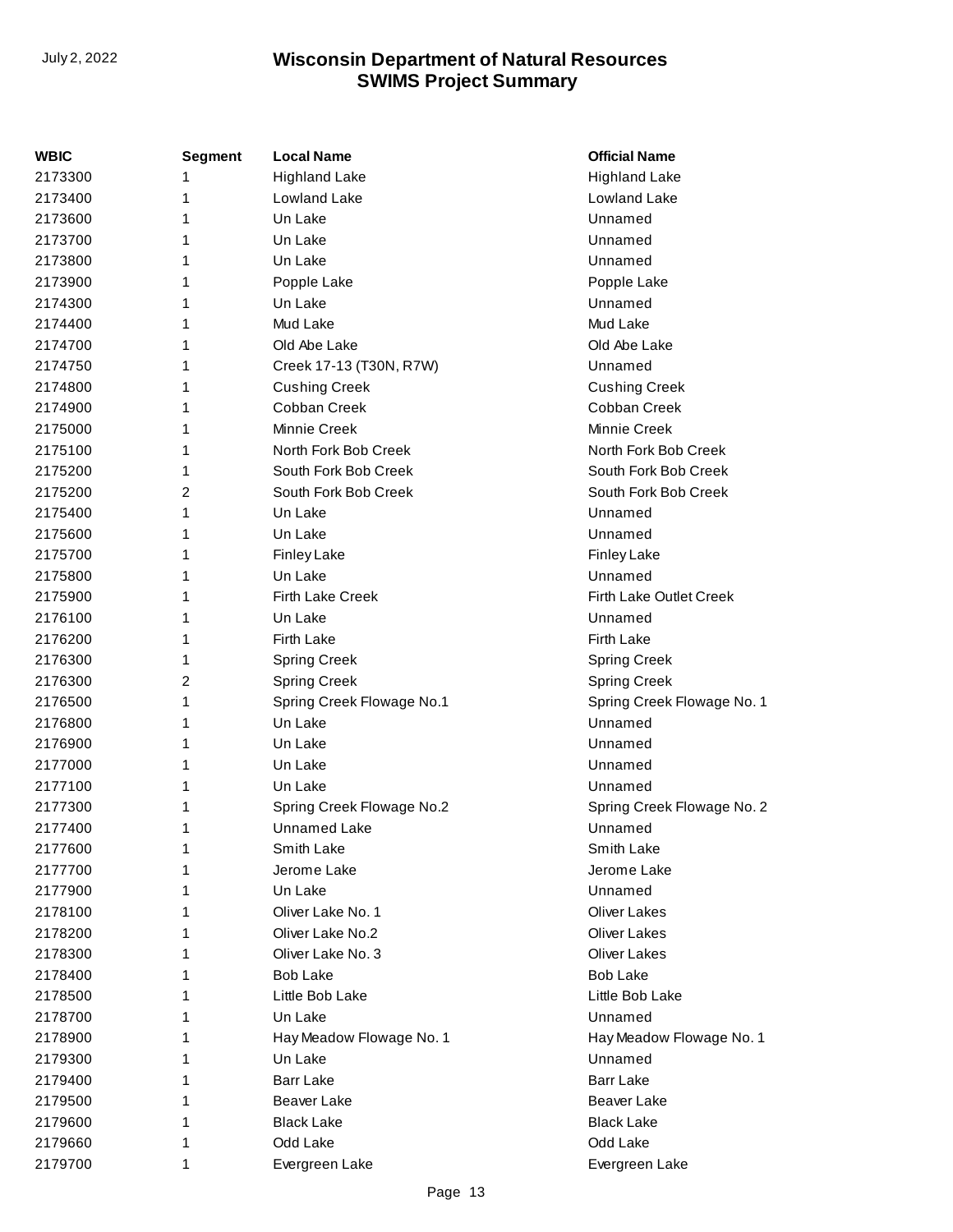| WBIC    | Segment | <b>Local Name</b>              | <b>Official Name</b>     |
|---------|---------|--------------------------------|--------------------------|
| 2179800 | 1       | Sunfish Lake                   | Sunfish Lake             |
| 2179900 | 1       | Silver Bass Lake               | Silver Bass Lake         |
| 2180100 | 1       | Hay Meadow Flowage No.2        | Hay Meadow Flowage       |
| 2180300 | 1       | <b>Tamarack Lake</b>           | <b>Tamarack Lake</b>     |
| 2180500 | 1       | <b>Pickerel Lake</b>           | <b>Pickerel Lake</b>     |
| 2180700 | 1       | Hay Meadow Flowage No.3        | Hay Meadow Flowage No. 3 |
| 2180900 | 1       | Hay Meadow Flowage No. 4       | Hay Meadow Flowage No. 4 |
| 2181000 | 1       | Lehman Creek                   | Leman Creek              |
| 2181100 | 1       | <b>French Creek</b>            | <b>French Creek</b>      |
| 2181200 | 1       | <b>Clark Creek</b>             | <b>Clark Creek</b>       |
| 2181400 | 1       | <b>Cornell Flowage</b>         | <b>Cornell Flowage</b>   |
| 2181400 | 2       | Brunet Island State Park Beach | <b>Cornell Flowage</b>   |
| 2181500 | 1       | <b>Fisher River</b>            | <b>Fisher River</b>      |
| 2181600 | 1       | <b>Buck Creek</b>              | <b>Buck Creek</b>        |
| 2181800 | 1       | Un Lake                        | Unnamed                  |
| 2182000 | 1       | <b>Beaver Creek</b>            | <b>Beaver Creek</b>      |
| 2182200 | 1       | Mallard Flowage                | Mallard Flowage          |
| 2182400 | 1       | Unnamed Trib to Fischer River  | Unnamed                  |
| 2184400 | 1       | Unnamed Lake                   | Unnamed                  |
| 2184600 | 1       | Un Lake                        | Unnamed                  |
| 2184900 | 1       | Holcombe Flowage North         | Holcombe Flowage         |
| 2184900 | 2       | Holcombe Flowage South         | Holcombe Flowage         |
| 2185100 | 1       | Un Lake                        | Unnamed                  |
| 2185200 | 1       | <b>Birch Creek</b>             | <b>Birch Creek</b>       |
| 2185800 | 1       | <b>Miller Lake</b>             | Miller Lake              |
| 2185900 | 1       | Un Lake                        | Unnamed                  |
| 2186100 | 1       | Robinson Lake                  | Robinson Lake            |
| 2186200 | 1       | Larose Lake                    | LaRose Lake              |
| 2186300 | 1       | <b>Cranberry Creek</b>         | <b>Cranberry Creek</b>   |
| 2186355 | 1       | Un Lake                        | Unnamed                  |
| 2186360 | 1       | Un Lake                        | Unnamed                  |
| 2186500 | 1       | Horseshoe Flowage              | Horseshoe Flowage        |
| 2187000 | 1       | Jump River (Lower Main Stem)   | Jump River               |
| 2344100 | 1       | Mud Creek                      | Mud Creek                |
| 2344400 | 1       | <b>Tealey Creek</b>            | <b>Tealey Creek</b>      |
| 2344500 | 1       | Un Lake                        | Unnamed                  |
| 2344700 | 1       | <b>Willow Creek</b>            | <b>Willow Creek</b>      |
| 2344800 | 1       | Un Lake                        | Unnamed                  |
| 2345000 | 1       | Willow Creek Flowage No.1      | Willow Creek Flowage C1  |
| 2345200 | 1       | Willow Creek Flowage #2        | Willow Creek Flowage #2  |
| 2345400 | 1       | Willow Creek Flowage #3        | Willow Creek Flowage #3  |
| 2345500 | 1       | Meadows Lake                   | Meadows Lake             |
| 2345600 | 1       | <b>Boiler Lake</b>             | <b>Boiler Lake</b>       |
| 2345600 | 2       | <b>Boiler Lake</b>             | <b>Boiler Lake</b>       |
| 2345700 | 1       | <b>Foster Creek</b>            | <b>Foster Creek</b>      |
| 2346000 | 1       | <b>Bradley Lake</b>            | <b>Bradley Lake</b>      |
| 2346100 | 1       | Foster Lake                    | Foster Lake              |
| 2346300 | 1       | Un Lake                        | Unnamed                  |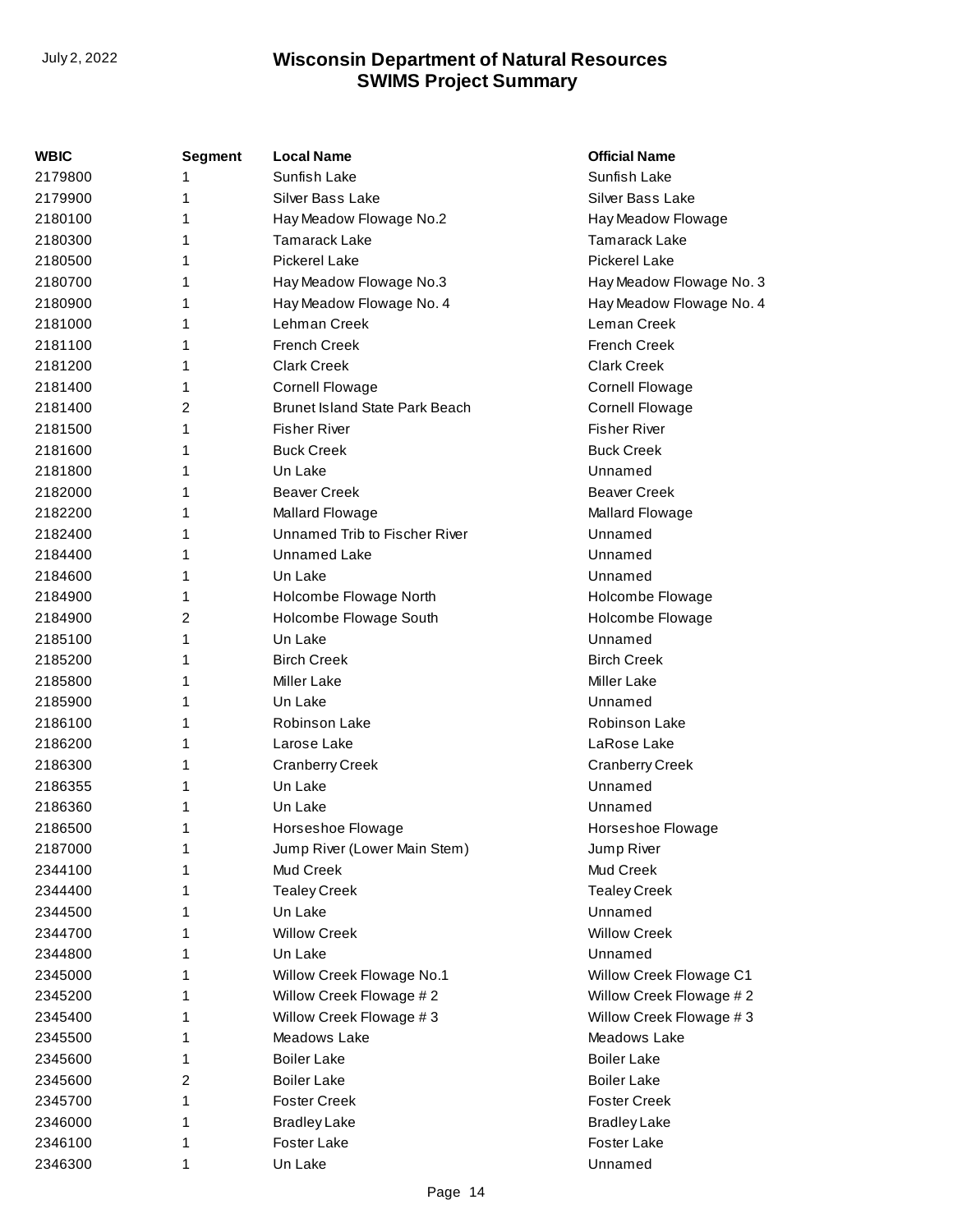| WBIC    | <b>Segment</b> | <b>Local Name</b>              | <b>Official Name</b> |
|---------|----------------|--------------------------------|----------------------|
| 2346400 | 1              | Spence Lake                    | Spence Lake          |
| 2346500 | 1              | Local Water                    | Unnamed              |
| 2346800 | 1              | Local Water                    | Unnamed              |
| 2347000 | 1              | Picnic Lake                    | Picnic Lake          |
| 2347100 | 1              | Bass Lake #5                   | <b>Bass Lakes</b>    |
| 2347200 | 1              | Bass Lake No. 4                | Bass Lakes           |
| 2347400 | 1              | Bass Lake No. 3                | <b>Bass Lakes</b>    |
| 2347500 | 1              | Deer Lake                      | Deer Lake            |
| 2347700 | 1              | Local Water                    | Unnamed              |
| 2347725 | 1              | Local Water                    | Unnamed              |
| 2347750 | 1              | Un Lake                        | Unnamed              |
| 2347900 | 1              | Bass Lake No. 1                | Bass Lake            |
| 2348000 | 1              | Bass Lake No. 2                | Bass Lake            |
| 2348100 | 1              | Un Lake                        | Unnamed              |
| 2348155 | 1              | Un Lake                        | Unnamed              |
| 2348300 | 1              | Un Lake                        | Unnamed              |
| 2348500 | 1              | Unnamed Lake (T32n R07w S30-1) | Lowers Lake          |
| 2348700 | 1              | Plummer Lake                   | <b>Plummer Lake</b>  |
| 2348800 | 1              | Little Plummer Lake            | Little Plummer Lake  |
| 2350500 | 1              | Chain Lake                     | Chain Lake           |
| 2350800 | 1              | Schoolhouse Lake               | Schoolhouse Lake     |
| 2351000 | 1              | Granger Lake                   | Granger Lake         |
| 2351100 | 1              | <b>Calkins Lake</b>            | <b>Calkins Lake</b>  |
| 2351200 | 1              | Cedar Creek                    | Cedar Creek          |
| 2351200 | 2              | Cedar Creek                    | <b>Cedar Creek</b>   |
| 2351400 | 1              | Long Lake                      | Long Lake            |
| 2351600 | 1              | Un Lake                        | Unnamed              |
| 2351800 | 1              | Dark Lake                      | Dark Lake            |
| 2352000 | 1              | Larrabee Lake                  | Larrabee Lake        |
| 2352200 | 1              | <b>Herde Lake</b>              | Herde Lake           |
| 2352400 | 1              | <b>Tammarack Lake</b>          | Tamarack Lake        |
| 2352500 | 1              | Henneman Lake                  | Henneman Lake        |
| 2352700 | 1              | Cedar Lake                     | Cedar Lake           |
| 2352800 | 1              | Number One Lake                | Number One Lake      |
| 2352900 | 1              | Number Two Lake                | Number Two Lake      |
| 2353000 | 1              | Number Three Lake              | Number Three Lake    |
| 2353100 | 1              | Number Four Lake               | Number Four Lake     |
| 2353200 | 1              | Sunfish Lake                   | Sunfish Lake         |
| 2353600 | 1              | Sand Lake                      | Sand Lake            |
| 2353900 | 1              | Un Lake                        | Unnamed              |
| 3000012 | 1              | Local Water                    | Unnamed              |
| 3000421 | 1              | Local Water                    | Unnamed              |
| 3000426 | 1              | Local Water                    | Unnamed              |
| 3000429 | 1              | Local Water                    | Unnamed              |
| 5007987 | 1              | Unnamed Trib to Hay Cr         | Unnamed              |
| 5008105 | 1              | Tributary to Duncan Creek      | Unnamed              |
| 5008210 | 1              | Unnamed Creek 29-11            | Unnamed              |
| 5009509 | 1              | Local Water                    | Unnamed              |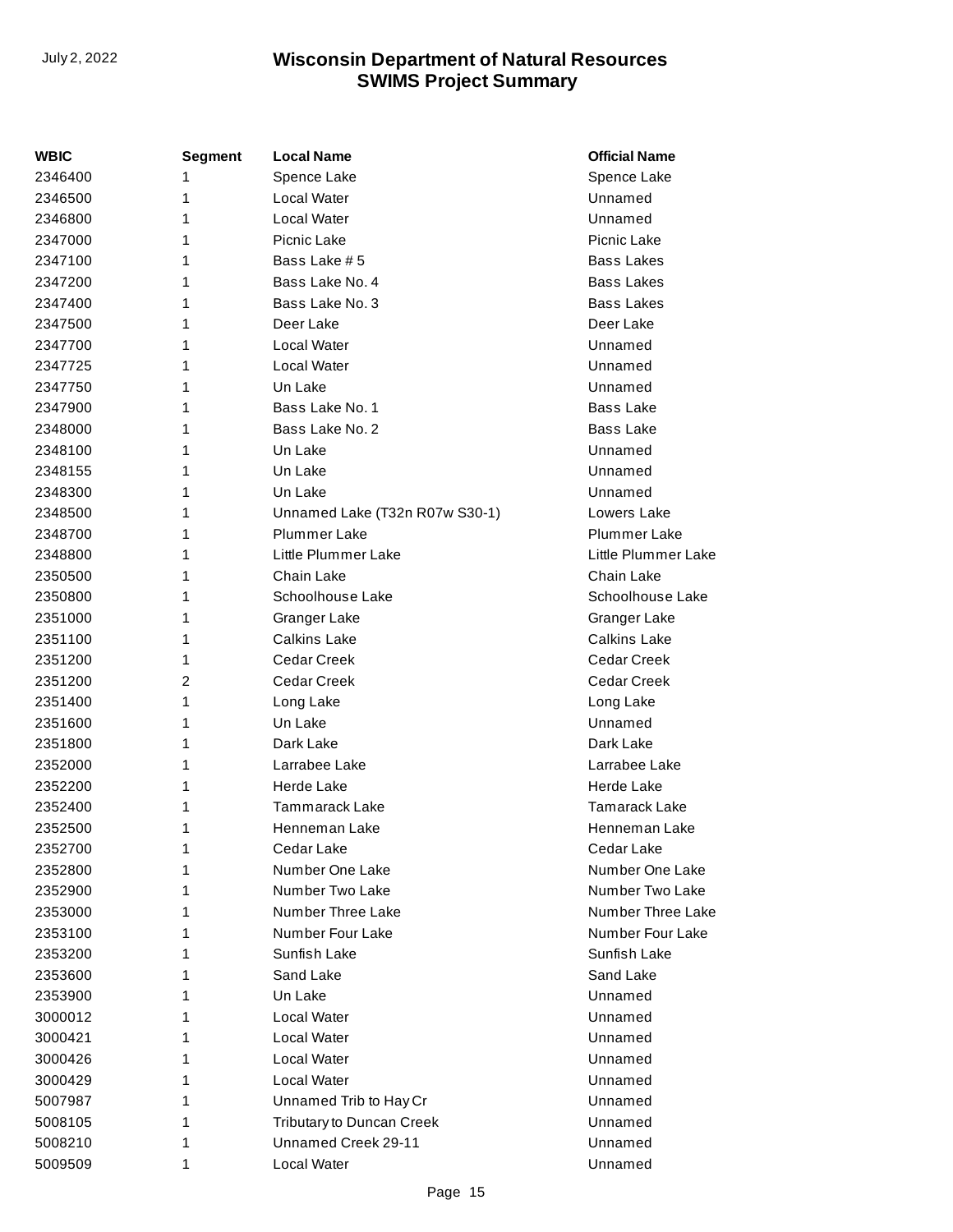| WBIC    | <b>Segment</b> | <b>Local Name</b>     | <b>Official Name</b> |
|---------|----------------|-----------------------|----------------------|
| 5009631 | 1              | <b>Local Water</b>    | Unnamed              |
| 5010031 | 1              | Local Water           | Unnamed              |
| 5010146 | 1              | <b>Unnamed Stream</b> | Unnamed              |
| 5010477 | 1              | Unnamed Creek 27-12   | Unnamed              |
| 5011108 | 1              | <b>Unnamed Stream</b> | Unnamed              |
| 5011292 | 1              | <b>Local Water</b>    | Unnamed              |
| 5011442 | 1              | <b>Local Water</b>    | Unnamed              |
| 5011447 | 1              | Local Water           | Unnamed              |
| 5011608 | 1              | Local Water           | Unnamed              |
| 5011643 | 1              | Local Water           | Unnamed              |
| 5011696 | 1              | Local Water           | Unnamed              |
| 5011716 | 1              | Local Water           | Unnamed              |
| 5011755 | 1              | Local Water           | Unnamed              |
| 5011909 | 1              | Local Water           | Unnamed              |
| 5011923 | 1              | Local Water           | Unnamed              |
| 5011945 | 1              | Unnamed Stream        | Unnamed              |
| 5012320 | 1              | Local Water           | Unnamed              |
| 5525875 | 1              | Local Water           | Unnamed              |
| 5525894 | 1              | Local Water           | Unnamed              |
| 5525896 | 1              | Local Water           | Unnamed              |
| 5526125 | 1              | Local Water           | Unnamed              |
| 5526222 | 1              | Local Water           | Unnamed              |
| 5526223 | 1              | Local Water           | Unnamed              |
| 5526272 | 1              | Local Water           | Unnamed              |
| 5526578 | 1              | Local Water           | Unnamed              |
| 5526593 | 1              | Local Water           | Unnamed              |
| 5526641 | 1              | Local Water           | Unnamed              |
| 5526682 | 1              | Local Water           | Unnamed              |
| 5526733 | 1              | Local Water           | Unnamed              |
| 5526780 | 1              | Local Water           | Unnamed              |
| 5526901 | 1              | <b>Local Water</b>    | Unnamed              |
| 5526950 | 1              | Local Water           | Unnamed              |
| 5527009 | 1              | Local Water           | Unnamed              |
| 5527190 | 1              | <b>Local Water</b>    | Unnamed              |
| 5527233 | 1              | <b>Local Water</b>    | Unnamed              |
| 5527239 | 1              | Local Water           | Unnamed              |
| 5527282 | 1              | Local Water           | Unnamed              |
| 5527300 | 1              | Local Water           | Unnamed              |
| 5527338 | 1              | Unnamed Lake          | Unnamed              |
| 5527355 | 1              | <b>Local Water</b>    | Unnamed              |
| 5527390 | 1              | Local Water           | Unnamed              |
| 5527402 | 1              | Local Water           | Unnamed              |
| 5527431 | 1              | Unnamed Lake          | Unnamed              |
| 5527437 | 1              | <b>Local Water</b>    | Unnamed              |
| 5527441 | 1              | <b>Local Water</b>    | Unnamed              |
| 5527472 | 1              | <b>Local Water</b>    | Unnamed              |
| 5527476 | 1              | <b>Local Water</b>    | Unnamed              |
| 5527508 | 1              | Local Water           | Unnamed              |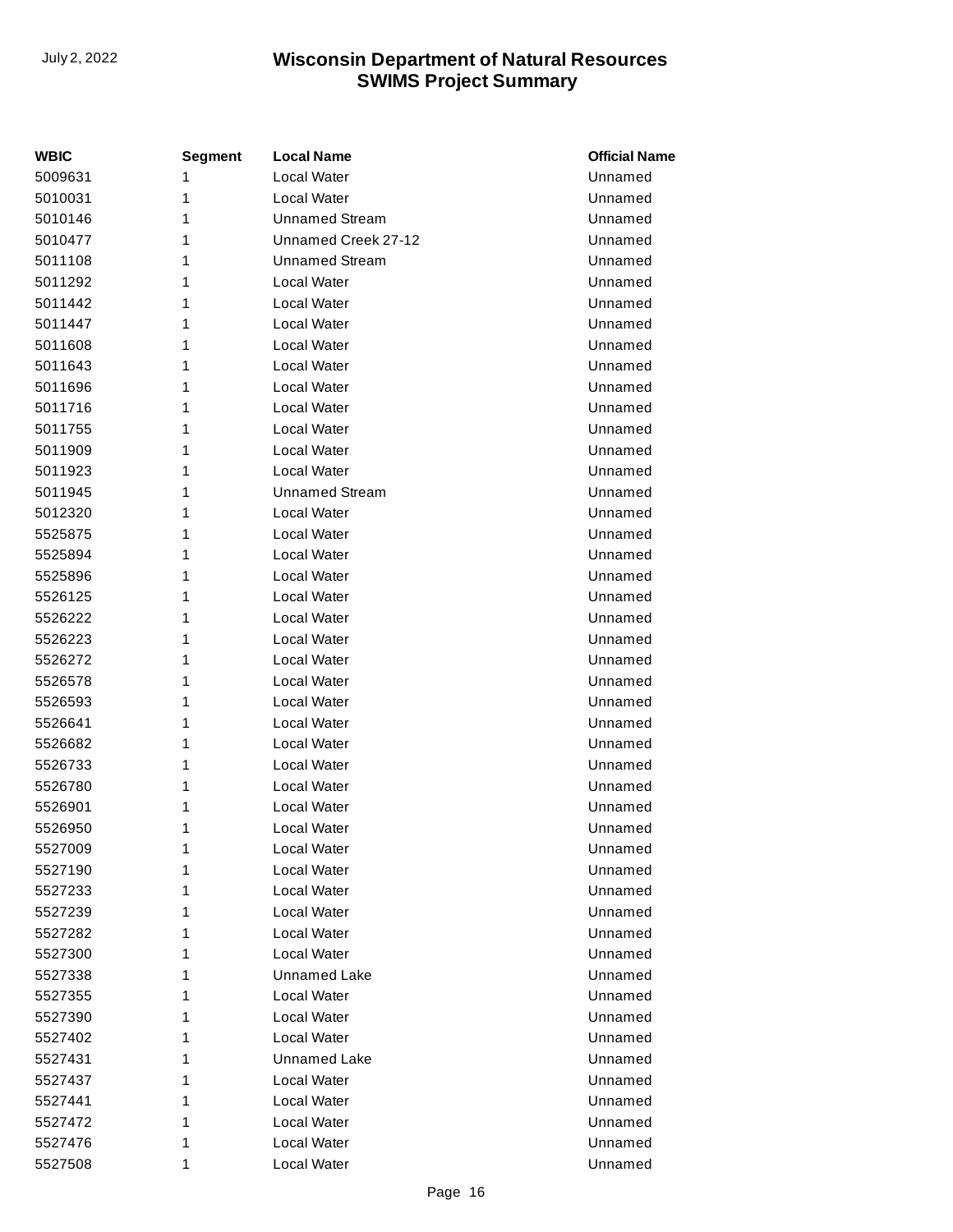| <b>WBIC</b> | <b>Segment</b> | <b>Local Name</b>  | <b>Official Name</b> |
|-------------|----------------|--------------------|----------------------|
| 5527578     | 1              | <b>Local Water</b> | Unnamed              |
| 5527585     | 1              | Local Water        | Unnamed              |
| 5527606     | 1              | Local Water        | Unnamed              |
| 5527664     | 1              | Local Water        | Unnamed              |
| 5527767     | 1              | Local Water        | Unnamed              |
| 5527885     | 1              | <b>Local Water</b> | Unnamed              |
| 5527908     | 1              | Local Water        | Unnamed              |
| 5527924     | 1              | Local Water        | Unnamed              |
| 5527925     | 1              | Local Water        | Unnamed              |
| 5527965     | 1              | Local Water        | Unnamed              |
| 5527967     | 1              | Local Water        | Unnamed              |
| 5527987     | 1              | Local Water        | Unnamed              |
| 5528009     | 1              | Local Water        | Unnamed              |
| 5528011     | 1              | <b>Local Water</b> | Unnamed              |
| 5528066     | 1              | Local Water        | Unnamed              |
| 5528126     | 1              | Local Water        | Unnamed              |
| 5528127     | 1              | Local Water        | Unnamed              |
| 5528140     | 1              | Local Water        | Unnamed              |
| 5528210     | 1              | Local Water        | Unnamed              |
| 5528215     | 1              | Local Water        | Unnamed              |
| 5528231     | 1              | Local Water        | Unnamed              |
| 5528236     | 1              | <b>Local Water</b> | Unnamed              |
| 5528304     | 1              | Local Water        | Unnamed              |
| 5528325     | 1              | Local Water        | Unnamed              |
| 5528331     | 1              | Local Water        | Unnamed              |
| 5528371     | 1              | Local Water        | Unnamed              |
| 5528383     | 1              | Local Water        | Unnamed              |
| 5528393     | 1              | Local Water        | Unnamed              |
| 5528394     | 1              | Local Water        | Unnamed              |
| 5528412     | 1              | Local Water        | Unnamed              |
| 5528473     | 1              | Local Water        | Unnamed              |
| 5528480     | 1              | Local Water        | Unnamed              |
| 5528578     | 1              | Local Water        | Unnamed              |
| 5528579     | 1              | Local Water        | Unnamed              |
| 5528612     | 1              | Local Water        | Unnamed              |
| 5528630     | 1              | Local Water        | Unnamed              |
| 5528685     | 1              | Local Water        | Unnamed              |
| 5528688     | 1              | Local Water        | Unnamed              |
| 5528720     | 1              | Local Water        | Unnamed              |
| 5528819     | 1              | Local Water        | Unnamed              |
| 5528823     | 1              | Local Water        | Unnamed              |
| 5528907     | 1              | Local Water        | Unnamed              |
| 5528919     | 1              | Local Water        | Unnamed              |
| 5528944     | 1              | Local Water        | Unnamed              |
| 5528961     | 1              | Local Water        | Unnamed              |
| 5529014     | 1              | Local Water        | Unnamed              |
| 5529079     | 1              | Local Water        | Unnamed              |
| 5529117     | 1              | Local Water        | Unnamed              |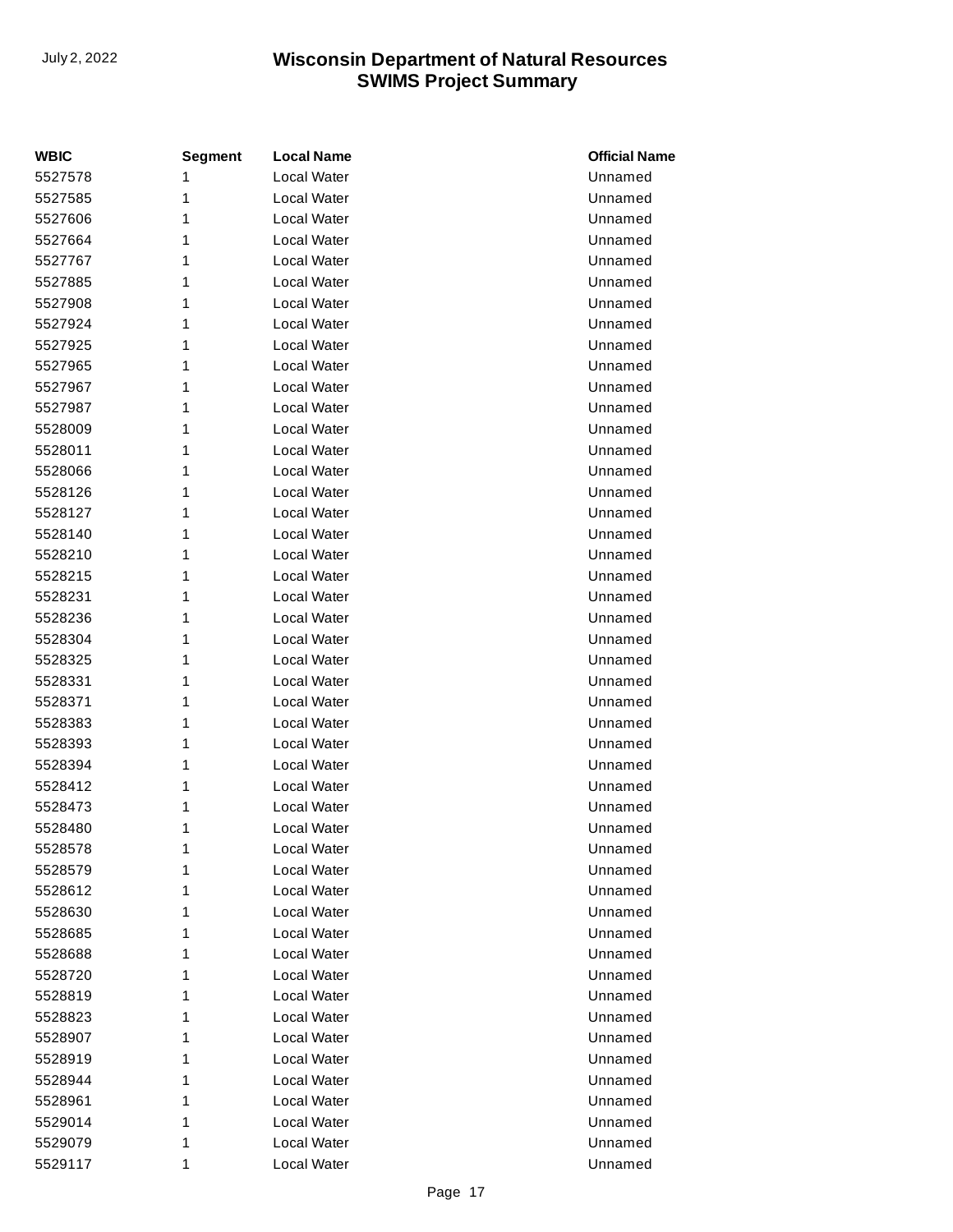| <b>WBIC</b> | <b>Segment</b> | <b>Local Name</b> | <b>Official Name</b> |
|-------------|----------------|-------------------|----------------------|
| 5529124     | 1              | Local Water       | Unnamed              |
| 5529147     | 1              | Local Water       | Unnamed              |
| 5529242     | 1              | Local Water       | Unnamed              |
| 5529269     | 1              | Local Water       | Unnamed              |
| 5529412     | 1              | Local Water       | Unnamed              |
| 5529506     | 1              | Local Water       | Unnamed              |
| 5529509     | 1              | Local Water       | Unnamed              |
| 5529545     | 1              | Local Water       | Unnamed              |
| 5529556     | 1              | Local Water       | Unnamed              |
| 5529567     | 1              | Local Water       | Unnamed              |
| 5529737     | 1              | Local Water       | Unnamed              |
| 5529847     | 1              | Local Water       | Unnamed              |
| 5530064     | 1              | Local Water       | Unnamed              |
| 5530076     | 1              | Local Water       | Unnamed              |
| 5530102     | 1              | Local Water       | Unnamed              |
| 5530196     | 1              | Local Water       | Unnamed              |
| 5530317     | 1              | Local Water       | Unnamed              |
| 5530413     | 1              | Local Water       | Unnamed              |
| 5530515     | 1              | Local Water       | Unnamed              |
| 5530528     | 1              | Local Water       | Unnamed              |
| 5530577     | 1              | Local Water       | Unnamed              |
| 5530582     | 1              | Local Water       | Unnamed              |
| 5530709     | 1              | Local Water       | Unnamed              |
| 5530832     | 1              | Local Water       | Unnamed              |
| 5530997     | 1              | Local Water       | Unnamed              |
| 5531027     | 1              | Local Water       | Unnamed              |
| 5531030     | 1              | Local Water       | Unnamed              |
| 5531052     | 1              | Local Water       | Unnamed              |
| 5531114     | 1              | Local Water       | Unnamed              |
| 5531316     | 1              | Local Water       | Unnamed              |
| 5531403     | 1              | Local Water       | Unnamed              |
| 5531453     | 1              | Local Water       | Unnamed              |
| 5531643     | 1              | Local Water       | Unnamed              |
| 5531871     | 1              | Local Water       | Unnamed              |
| 5531904     | 1              | Local Water       | Unnamed              |
| 5531907     | 1              | Local Water       | Unnamed              |
| 5532155     | 1              | Local Water       | Unnamed              |
| 5532257     | 1              | Local Water       | Unnamed              |
| 5532427     | 1              | Local Water       | Unnamed              |
| 5532438     | 1              | Local Water       | Unnamed              |
| 5532530     | 1              | Local Water       | Unnamed              |
| 5532548     | 1              | Local Water       | Unnamed              |
| 5532753     | 1              | Local Water       | Unnamed              |
| 5532761     | 1              | Unnamed           | Unnamed              |
| 5532842     | 1              | Local Water       | Unnamed              |
| 5532944     | 1              | Local Water       | Unnamed              |
| 5532945     | 1              | Local Water       | Unnamed              |
| 5532956     | 1              | Local Water       | Unnamed              |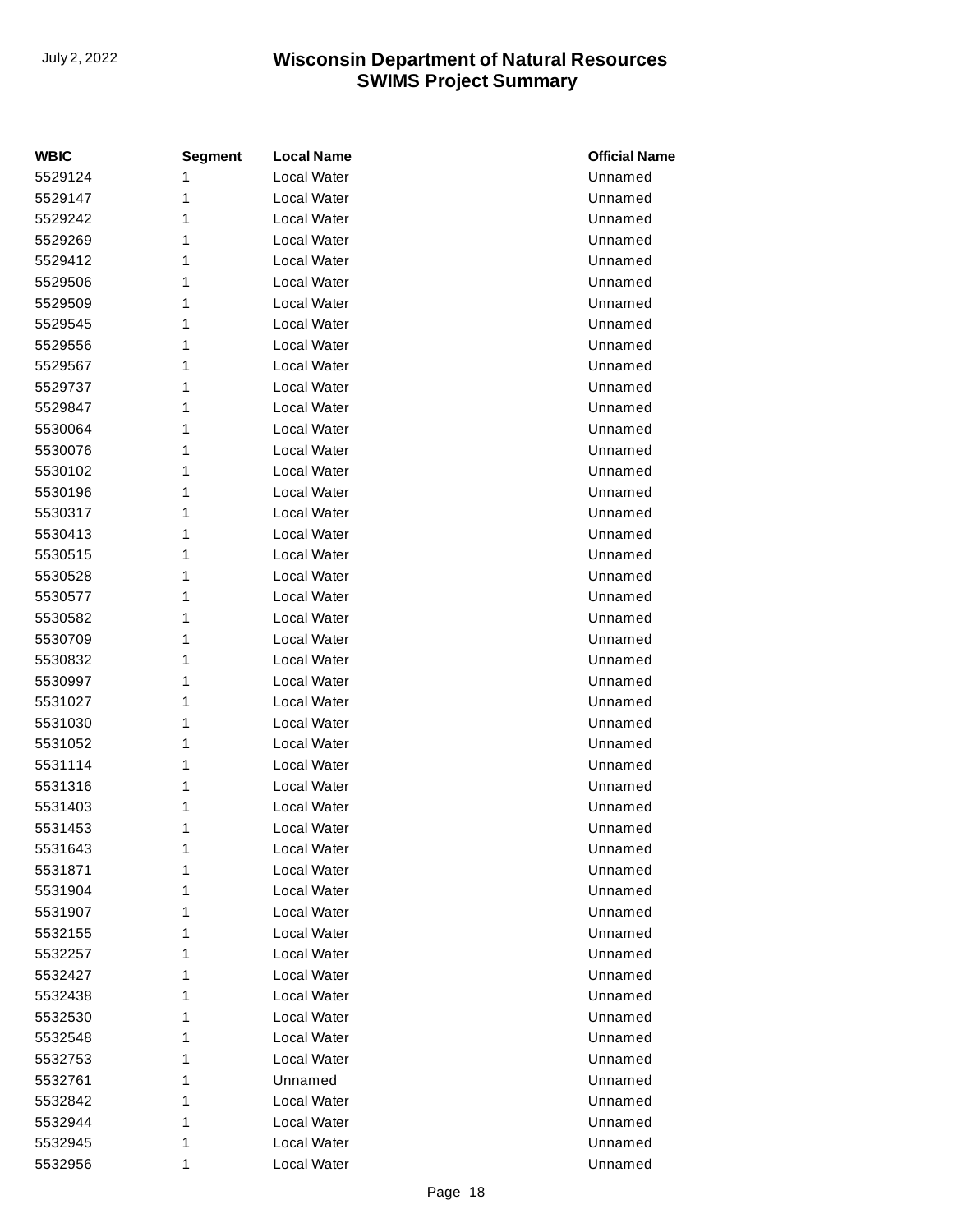| <b>WBIC</b> | <b>Segment</b> | <b>Local Name</b>   | <b>Official Name</b> |
|-------------|----------------|---------------------|----------------------|
| 5532973     | 1              | Local Water         | Unnamed              |
| 5533202     | 1              | Local Water         | Unnamed              |
| 5533386     | 1              | Local Water         | Unnamed              |
| 5533479     | 1              | Local Water         | Unnamed              |
| 5533573     | 1              | Local Water         | Unnamed              |
| 5533656     | 1              | Local Water         | Unnamed              |
| 5533689     | 1              | Local Water         | Unnamed              |
| 5534160     | 1              | Local Water         | Unnamed              |
| 5534413     | 1              | Local Water         | Unnamed              |
| 5534584     | 1              | Local Water         | Unnamed              |
| 5534615     | 1              | Local Water         | Unnamed              |
| 5534662     | 1              | Local Water         | Unnamed              |
| 5535109     | 1              | Local Water         | Unnamed              |
| 5535202     | 1              | Local Water         | Unnamed              |
| 5535343     | 1              | Local Water         | Unnamed              |
| 5535465     | 1              | Local Water         | Unnamed              |
| 5535556     | 1              | Local Water         | Unnamed              |
| 5535601     | 1              | Local Water         | Unnamed              |
| 5535622     | 1              | Local Water         | Unnamed              |
| 5535784     | 1              | Local Water         | Unnamed              |
| 5536039     | 1              | Local Water         | Unnamed              |
| 5536092     | 1              | <b>Unnamed Lake</b> | Unnamed              |
| 5536250     | 1              | <b>Unnamed Lake</b> | Unnamed              |
| 5536334     | 1              | Local Water         | Unnamed              |
| 5536772     | 1              | Local Water         | Unnamed              |
| 5584079     | 1              | Local Water         | Unnamed              |
| 5584112     | 1              | Local Water         | Unnamed              |
| 5584116     | 1              | Local Water         | Unnamed              |
| 5584146     | 1              | Local Water         | Unnamed              |
| 5584163     | 1              | Local Water         | Unnamed              |
| 5584174     | 1              | Local Water         | Unnamed              |
| 5584178     | 1              | Local Water         | Unnamed              |
| 5584195     | 1              | Local Water         | Unnamed              |
| 5584217     | 1              | Local Water         | Unnamed              |
| 5584219     | 1              | Local Water         | Unnamed              |
| 5588971     | 1              | Local Water         | Unnamed              |
| 5588989     | 1              | Local Water         | Unnamed              |
| 5588990     | 1              | Local Water         | Unnamed              |
| 5588995     | 1              | Local Water         | Unnamed              |
| 5589002     | 1              | Local Water         | Unnamed              |
| 5589006     | 1              | Local Water         | Unnamed              |
| 5589008     | 1              | Local Water         | Unnamed              |
| 5589024     | 1              | Local Water         | Unnamed              |
| 5589046     | 1              | Local Water         | Unnamed              |
| 5589058     | 1              | Local Water         | Unnamed              |
| 5589065     | 1              | Local Water         | Unnamed              |
| 5590466     | 1              | Local Water         | Unnamed              |
| 5590467     | 1              | Local Water         | Unnamed              |